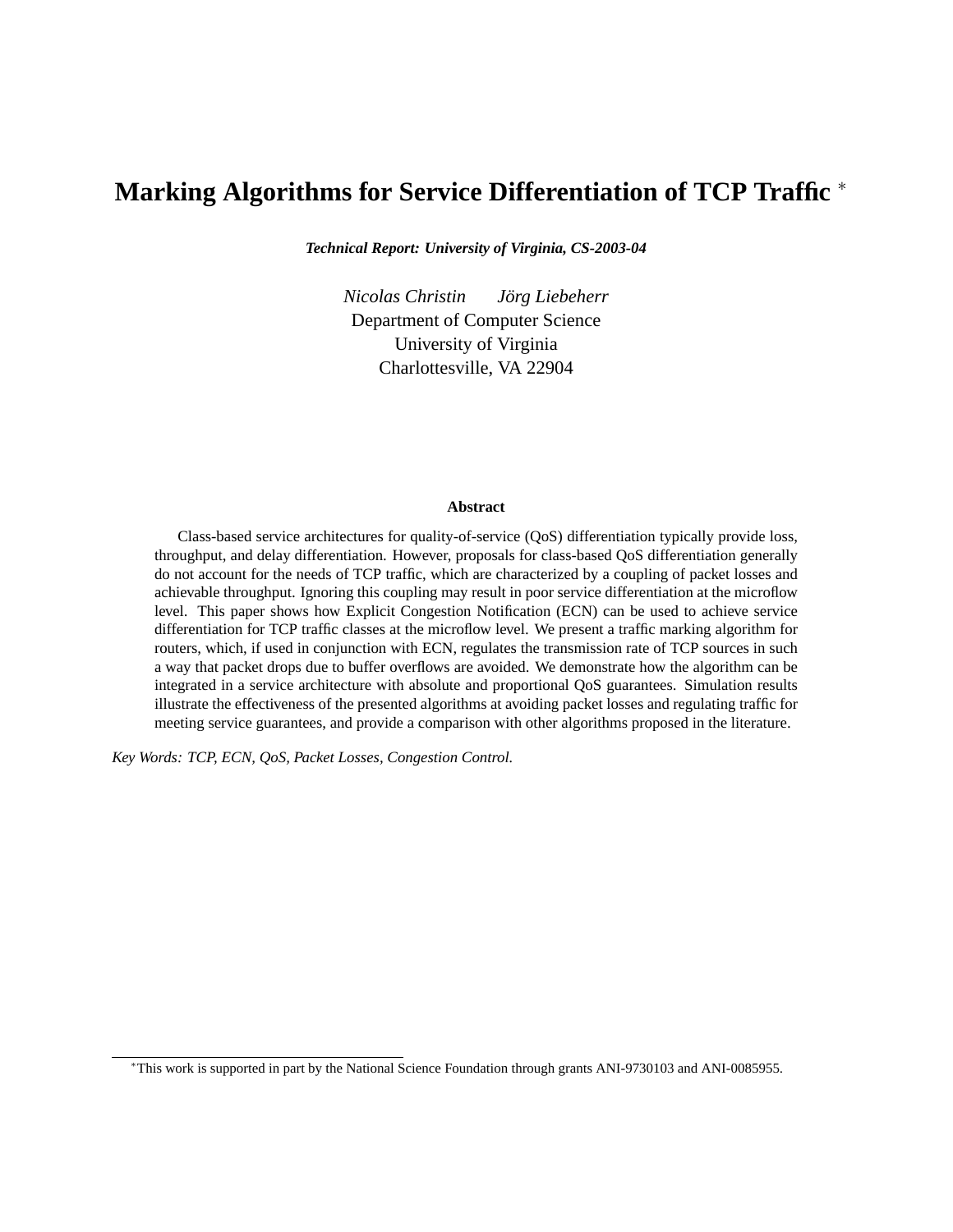# **1 Introduction**

Since the late 1990s, a significant amount of research, e.g., [\[5,](#page-18-0) [6,](#page-18-1) [8,](#page-18-2) [22,](#page-19-0) [28\]](#page-19-1), has been devoted to devising simple and scalable architectures for quality-of-service (QoS) differentiation between classes of traffic. These proposals, mainly formulated in the context of the Differentiated Services (*DiffServ*, [\[5\]](#page-18-0)) framework, generally provide loss, delay and throughput differentiation between classes of traffic.

However, the scheduling and/or buffer management algorithms involved usually do not take into account the sensitivity of TCP traffic to losses. TCP traffic, which accounts for more than 90% of the total traffic on the Internet [\[7\]](#page-18-3), is a feedback-driven protocol that uses losses as an indicator for congestion avoidance and control [\[3,](#page-18-4) [23,](#page-19-2) [24\]](#page-19-3). Hence, TCP packet losses lead to significant performance degradation of the throughput of TCP sources. Furthermore, due to the relatively complex relationship between packet losses and TCP throughput [\[29\]](#page-19-4) and the lack of discriminating mechanisms between flows belonging to the same service class, quantitative loss differentiation on traffic aggregates can result in unpredictable throughput differentiation between individual TCP flows.

In an effort to reduce losses in TCP/IP networks, Explicit Congestion Notification (ECN, [\[32\]](#page-19-5)) has been proposed as an additional congestion signal for TCP flows. ECN allows to mark packets with a Congestion Experienced (CE) codepoint. When a packet marked with the CE codepoint is received by its destination, the data is acknowledged with a packet containing the CE-ECHO codepoint. When the CE-ECHO marked acknowledgment reaches the sender, the sender reduces its throughput, as if a loss had happened in the network.

The emergence of ECN has stimulated research on appropriate marking algorithms that indicate congestion to TCP sources to avoid packet losses resulting from buffer overflows [\[4,](#page-18-5) [14,](#page-18-6) [15,](#page-18-7) [16,](#page-18-8) [18,](#page-19-6) [20,](#page-19-7) [21,](#page-19-8) [26,](#page-19-9) [30\]](#page-19-10). The key idea behind these algorithms is to mark packets proactively, that is, before congestion occurs, to limit the amount of lost traffic in the network. For instance, RED [\[18\]](#page-19-6) and its extensions, e.g., [\[26\]](#page-19-9), use a smoothed average of the buffer occupancy,  $\overline{Q}$ , to infer impending congestion. If  $\overline{Q}$  is between two thresholds  $min_{TH}$  and  $max_{TH}$ , packets are marked with a probability increasing in  $\overline{Q}$ . Packets are only dropped if  $\overline{Q}$  >  $max_{TH}$ . Other algorithms, e.g., Blue [\[14\]](#page-18-6) or Stochastic Fair Blue [\[15\]](#page-18-7) use different factors such as link utilization to infer congestion, or, in the case of Random Exponential Marking (REM, [\[4\]](#page-18-5)), a price, depending on the queue occupancy and the difference between aggregate input and output rates. The PI algorithm [\[21\]](#page-19-8) uses a feedback-based model for TCP arrival rates [\[27\]](#page-19-11) to let the buffer occupancy converge to a target value, but assumes a priori knowledge of the round-trip times and of the number of flows traversing the router.

While all of the proactive marking algorithms discussed above can, to some extent, reduce the amount of losses in the network, this paper tries to address a broader question. Since ECN provides congestion signals that can be conveyed before any traffic is dropped, we are exploring if ECN can be integrated with scheduling and buffer management into a service differentiation scheme for TCP traffic.

We first explore if it is feasible to devise a marking algorithm which can ensure that the traffic load at a router remains at a level that entirely avoids losses due to buffer overflows at routers without wasting available network bandwidth. The basic idea is to anticipate the behavior of TCP sources at the routers, by tracking the window size and the round-trip time of flows at the router, and to use ECN marking to have the senders adjust the window size of the flows. More precisely, when a router predicts future losses,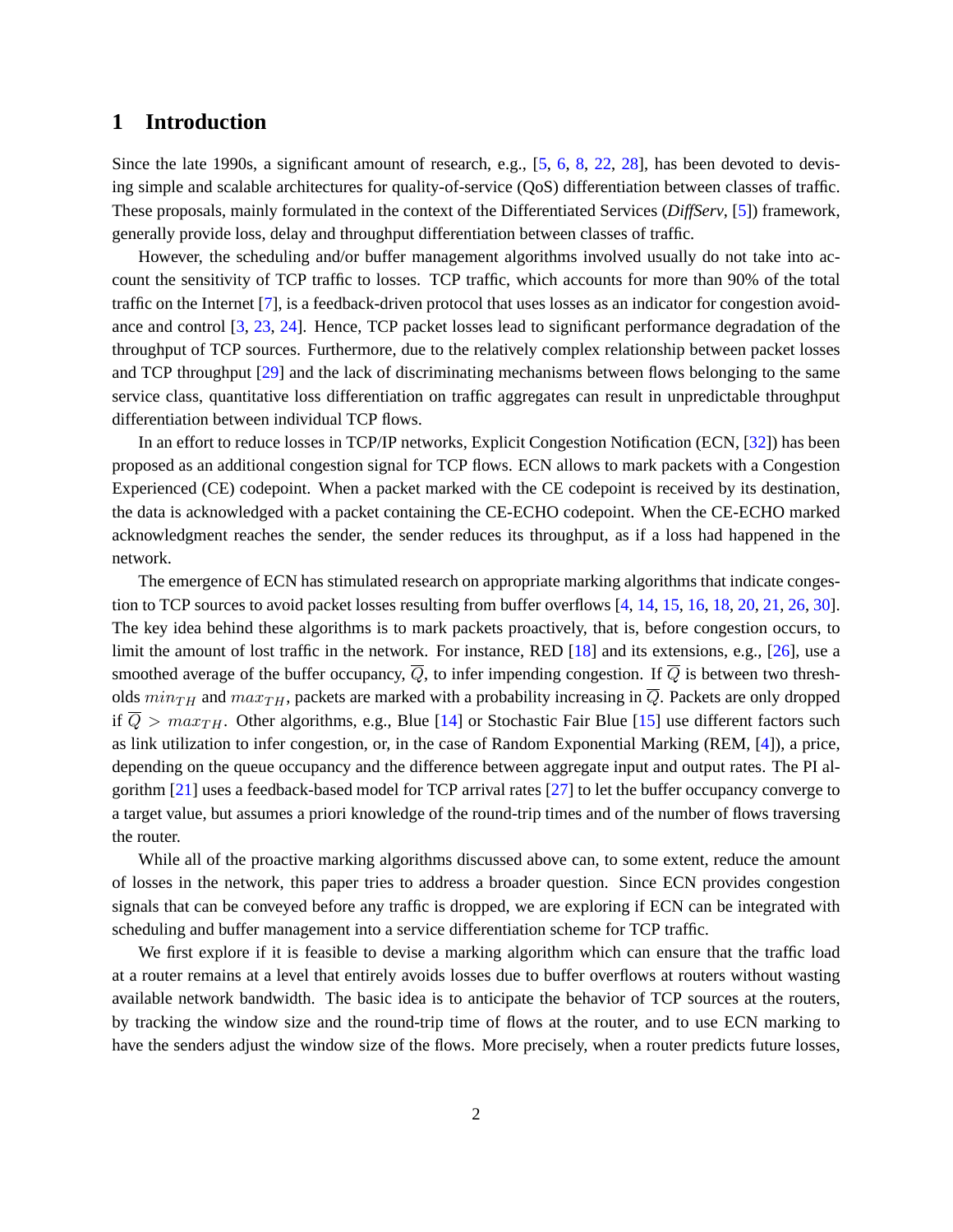the router sends congestion signals to the sources via ECN with the goal of reducing the sources' sending rates before a loss occurs. To that effect, we present a reference marking algorithm that tracks and controls all TCP flows at a router to prevent impending buffer overflows. This reference algorithm can probably not be implemented in routers with the hardware currently available, due to the computational overhead of maintaining per-flow information for all flows, but is useful to assess the viability of our design. To address scalability issues, we note that in practice, only a small number of flows contribute to the majority of traffic [\[2,](#page-18-9) [12,](#page-18-10) [13\]](#page-18-11). We conjecture that tracking and marking only these "heavy-hitters" is sufficient for avoiding packet drops. Based on this idea of filtering flows, we present a heuristic approximation of the reference algorithm that we expect to be computationally efficient enough to be deployed in edge routers, where congestion is most likely to occur  $[19]$ . Then, we examine if ECN can be used to concurrently pursue both objectives of avoiding losses and regulating traffic to meet per-class service guarantees.

This paper is organized as follows. In Section [2,](#page-2-0) we present the reference algorithm for avoiding buffer overflows. In Section [3,](#page-7-0) we describe the heuristic algorithm. In Section [4,](#page-10-0) we show how the proposed marking algorithms can be used for traffic regulation in the context of class-based service differentiation. We compare the performance of the reference and heuristic algorithms to other algorithms in Section [5,](#page-11-0) and draw brief conclusions in Section [6.](#page-17-0)

# <span id="page-2-0"></span>**2 A Reference Marking Algorithm for Avoiding Losses**

In this section, we describe a reference algorithm for marking TCP traffic at network routers. The objective of the algorithm is to determine when to mark TCP traffic and which flows to mark in order to completely avoid packet losses due to router buffer overflows, while maximizing the utilization of the network capacity.

Throughout this section, we assume that all traffic uses TCP. While in practice one can expect a mix of flows using different protocols (e.g., TCP, UDP, SCTP), we can make this assumption without loss of generality, since one can always reserve fixed resources at each router for TCP traffic such as a dedicated buffer and a fixed portion of the output link capacity. Furthermore, we assume that ECN is available in the network. This assumption is realistic for future networks, as ECN is being rapidly deployed on the Internet: relatively recent operating systems such as FreeBSD 4.5 or Linux 2.4 already support ECN. For the description of the reference algorithm in the remainder of this section, we assume that enough resources are available to perform the needed computations.

We next describe the algorithm at a single router, for a single greedy TCP flow, i.e., a TCP flow that always has data to transmit. For the time being, we assume that there is no other traffic in the network, and that the only cause of packet losses at the router is a buffer overflow. The router estimates the congestion window size and the round-trip time of the TCP flow. With these estimates, future traffic arrivals are pro-jected, and impending buffer overflows are inferred, as illustrated in Fig. [1.](#page-3-0) In the case of Fig. [1,](#page-3-0) at time  $t$ , a buffer overflow is projected for time  $t'$ . If a packet loss is projected, the algorithm reduces the congestion window size of the TCP source by marking packets with ECN. By reducing the congestion window size, the sending rate of the TCP source is reduced, and impending packet losses can be avoided. Note that the proposed algorithm does not require any changes to TCP, and only relies on ECN to reduce the traffic load.

The remainder of this section describes the calculations at the router to project future packet losses. We explain how to use the projections to mark traffic and avoid packet losses using the simplified model of a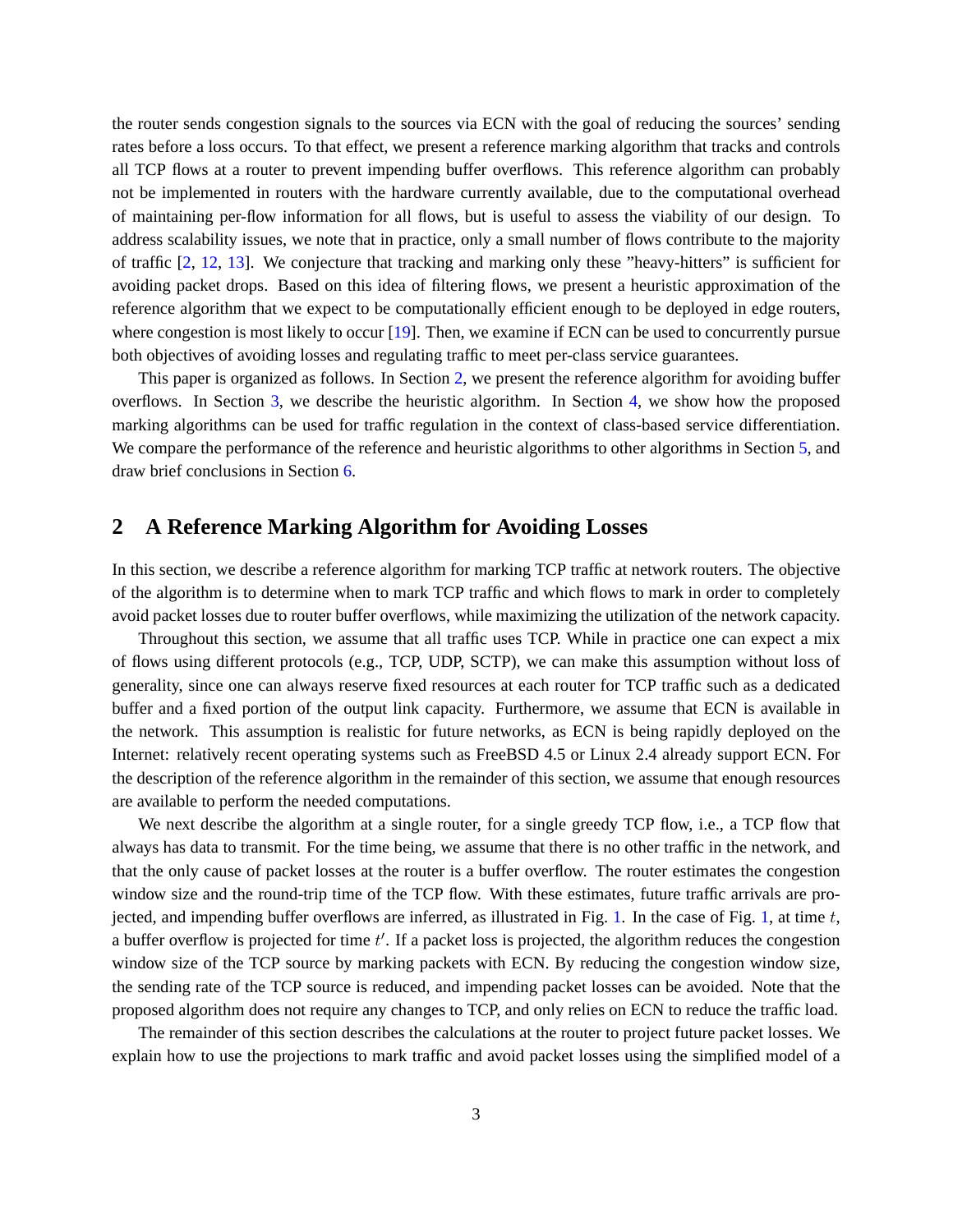

<span id="page-3-0"></span>Figure 1: **Overview of the algorithm.** At time t of a packet arrival, the router projects future arrivals, by inferring how the TCP source will send traffic. When an impending buffer overflow is predicted, at time  $t'$ here, a packet is marked to reduce future arrivals.

single TCP flow. We then generalize the proposed technique to multiple TCP flows with different sources and destinations crossing paths at a same router.

### <span id="page-3-3"></span>**2.1 Projecting Traffic Arrivals to Prevent Losses**

Let us assume for now that packet losses can only be caused by a buffer overflow at the considered router, and let  $B_{lim}$  denote the size of the router's buffer. We refer to the input curve,  $R^{in}(t)$ , as the total amount of traffic that has entered the router until time  $t$ , excluding dropped traffic. We refer to the output curve,  $R^{out}(t)$ , as the total amount of traffic that has left the router until time t. At any time t, the backlog at the router is equal to  $R^{in}(t) - R^{out}(t)$ . Hence, we have the following constraint:

<span id="page-3-2"></span>
$$
\forall t: R^{in}(t) - R^{out}(t) \leq B_{lim} . \tag{1}
$$

<span id="page-3-1"></span>Assume that the output link capacity of the router has a constant rate  $C$ , and that the router uses a workconserving scheduler. Thus, for any t and  $\tau > 0$  such that traffic is always backlogged over  $[t, t + \tau]$ ,

$$
R^{out}(t+\tau) = R^{out}(t) + C \cdot \tau \tag{2}
$$

Since Eqn. [\(2\)](#page-3-1) characterizes  $R^{out}$  whenever there is a backlog, the algorithm only needs to infer  $R^{in}(t + \tau)$ for  $\tau > 0$ , to ensure Eqn. [\(1\)](#page-3-2) holds at  $t + \tau$ , thereby avoiding impending buffer overflows. To clearly distinguish between known, measured values and future, *projected* values of the arrivals and of the departures, we define  $\widetilde{R}_t^{in}(t + \tau)$  as the value projected at time t for the input curve at time  $t + \tau$ .

To project future arrivals  $\tilde{R}_t^{in}(t + \tau)$  for  $\tau > 0$ , we need to examine how traffic is sent at the source, so that we can infer how much traffic is received by the router. For this discussion, we consider "segments" and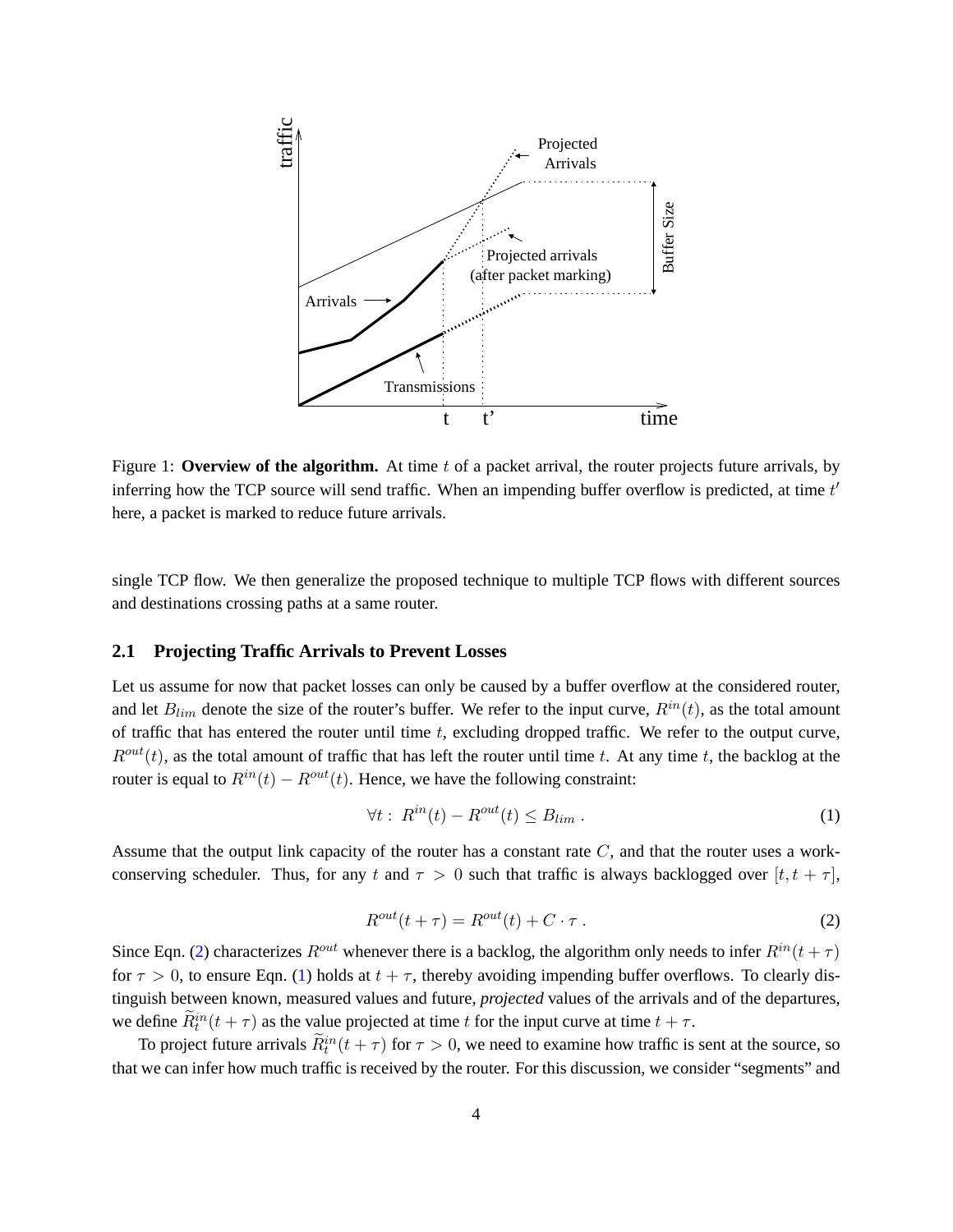"packets" as synonymous. Furthermore, we ignore the slow-start phase of TCP, since the flow is unlikely to send enough traffic to create a buffer overflow during slow-start, and only focus on the congestion avoidance phase. Every time an acknowledgment is received at the source, the source sends a number of packets equal to the maximum of the receiver's advertised window size,  $adv(t)$ , and the source's congestion window size,  $cwnd(t)$ , <sup>[1](#page-4-0)</sup> minus the number of packets sent and not yet acknowledged.  $cwnd(t)$  is increased by 1  $\frac{1}{cwnd(t)}$  every time an acknowledgment is received, unless the acknowledgment is marked with the CE-ECHO codepoint or a packet drop is inferred by reception of a triple-duplicate acknowledgment, in which case  $cwnd(t)$  is decreased to  $\frac{cwnd(t)}{2}$ . Last, if the retransmission timer of the TCP source expires,  $cwnd(t)$ is reset to one and the flow is back to slow-start.

Since  $cwnd(t)$  is conditioned by receiving acknowledgments at the source, the round-trip time (RTT), that is, the time difference between a packet is sent and its acknowledgment is received at the source, is central to the evolution of  $cwnd(t)$ . The RTT depends on time, due to variable queueing delays, and/or changing routes. We denote by  $RTT(t)$  the value of the RTT at time t, and define a series of "rounds" as follows. The first round starts when the first packet is sent by the source, and ends when the acknowledgment to the first packet sent in the first round is received. The  $(k + 1)$ -th round starts immediately after the k-th round ends. Therefore, denoting by  $s_k$  the start time of the k-th round at the source, the  $s_i$  are linked by the recursive equation

<span id="page-4-1"></span>
$$
s_{i+1} = s_i + RTT(s_i) .
$$

Now, within the *i*-th round, i.e., between times  $s_i$  and  $s_{i+1}$ , a TCP source sends at most  $W(s_i)$  packets with  $W(s_i) = \max\{adv(s_i), cwnd(s_i)\}\$ . Furthermore, it can be shown (see [\[29\]](#page-19-4), or the example in [\[33\]](#page-19-13), Chap. 21) that, in absence of retransmission timer timeouts, and if the TCP source is not in slow-start mode,  $W(s_{i+1})$ , the number of packets sent in the  $(i + 1)$ -th round is bounded by

$$
\frac{1}{2}W(s_i) \le W(s_{i+1}) \le W(s_i) + 1.
$$
\n(3)

The lower bound is given by the fact that at most one ECN congestion signal is taken into account per round  $[32]$ , while the upper bound is reached only if all packets sent in the *i*-th round are successfully acknowledged by the destination. Note that Eqn. [\(3\)](#page-4-1) is general enough to capture the behavior of Delayed-ACKs implementations, which issue on AVErage only one acknowledgment for each two data packets.

Since  $W(t)$  and  $RTT(t)$  are not known by a router, Eqn. [\(3\)](#page-4-1) tells us that a router that wants to estimate future traffic arrivals must be able to estimate, at any time t,  $RTT(t)$ ,  $W(t)$ , and  $s_i$  for the current round. We denote by  $\widehat{W}(t)$ ,  $\widehat{RTT}(t)$ , and  $\widehat{s}(t)$  the estimates at the considered router of  $W(t)$ ,  $RTT(t)$ , and of  $s_i$ , respectively.

These estimates are computed as follows. The first time a packet is received at the router, the current time,  $T_1$ , is recorded. When the second packet arrives at the router, at time  $T_2$ , the value of  $\widehat{RTT}(t)$  is initialized to  $T_2 - T_1$  $T_2 - T_1$  $T_2 - T_1$ ,<sup>2</sup> and  $\widehat{W}(t)$  is initialized to 1. At time  $T_2$ ,  $\widehat{s}(t)$  is initialized to  $T_2$ .

After time  $T_2$ , the key idea to update the RTT estimates is to discriminate the rounds. Measurement studies [\[11,](#page-18-12) [31\]](#page-19-14) show that the RTT is generally significantly larger than the time needed to receive all

<span id="page-4-0"></span><sup>&</sup>lt;sup>1</sup>At the end hosts,  $cwnd(t)$  is internally expressed in bytes, which does not affect our present discussion.

<span id="page-4-2"></span><sup>&</sup>lt;sup>2</sup>This method is equivalent to the SYN-ACK algorithm of  $[25]$ .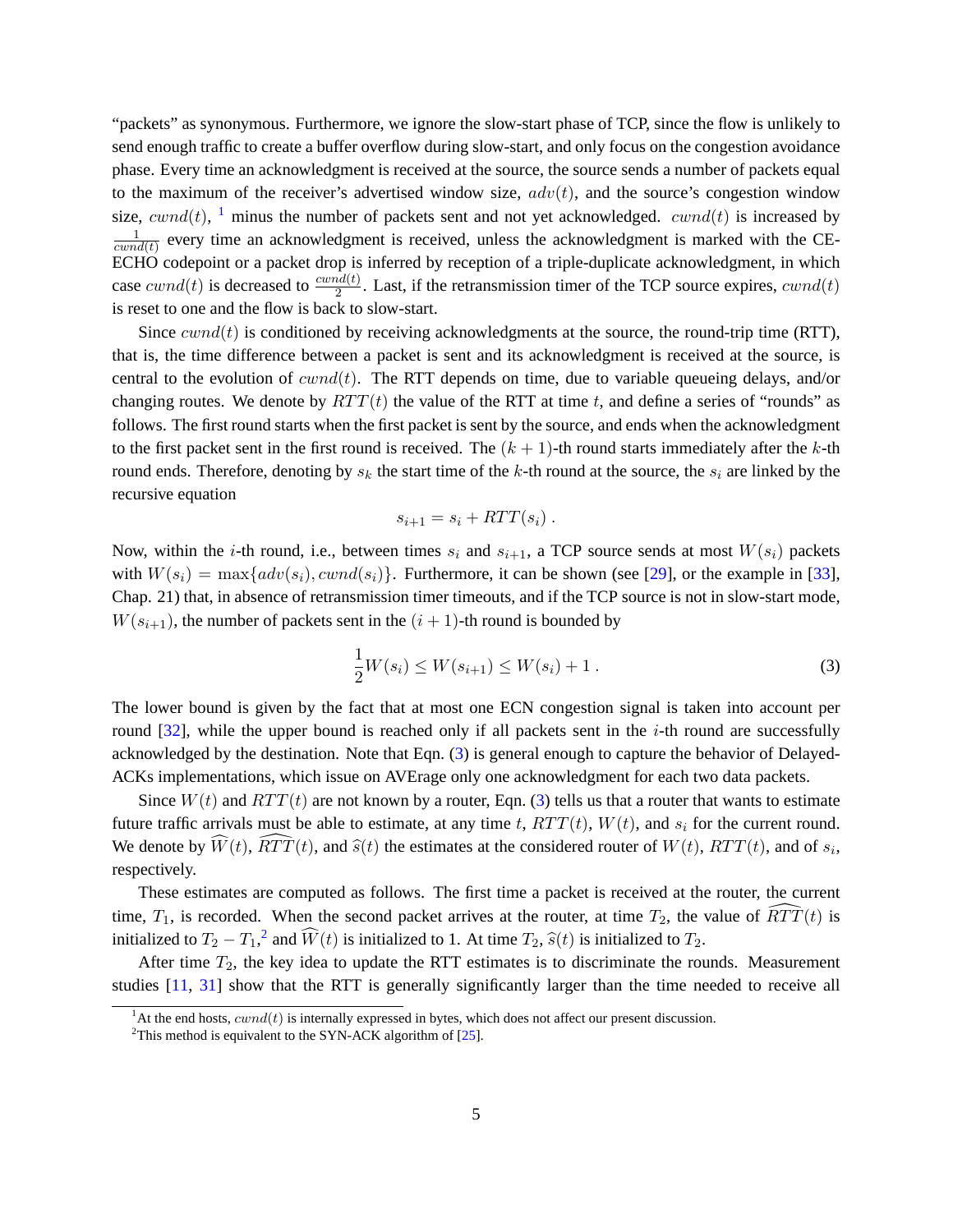packets from a given round.<sup>[3](#page-5-0)</sup> Thus, monitoring the packets' interarrival times at the router can determine alone if a new round has started. More specifically, if, for a constant  $K > 1$ ,  $T_{i-1}$  and  $T_i$  satisfy

<span id="page-5-1"></span>
$$
T_i - T_{i-1} > \frac{\widehat{RTT}(T_{i-1})}{K} \,,\tag{4}
$$

the router considers that  $T_i$  marks the start of a new round.

If Eqn. [\(4\)](#page-5-1) does not hold,  $T_{i-1}$  and  $T_i$  are part of the same round, and  $\widehat{RTT}(t)$  is set equal to  $\widehat{RTT}(T_{i-1})$ ,  $\widehat{W}(t)$  is set to  $\widehat{W}(T_{i-1})+1$ , and  $\widehat{s}(t)$  is set equal to  $\widehat{s}(T_{i-1})$ . Conversely, if Eqn. [\(4\)](#page-5-1) holds, the router updates the estimates as follows:

$$
\begin{array}{rcl}\n\widehat{s}(t) & = & T_i \,, \\
\widehat{W}(t) & = & 1 \,, \\
\widehat{RTT}(t) & = & \alpha \cdot \widehat{RTT}(\widehat{s}(T_{i-1})) + (1 - \alpha) \cdot (\widehat{s}(t) - \widehat{s}(T_{i-1})) \,,\n\end{array}
$$

where  $0 \le \alpha \le 1$  is a constant. The round-trip time estimator used at the TCP sources uses  $\alpha = 0.9$ , which has shown to provide reasonably accurate results [\[23\]](#page-19-2). We point out that except in rare cases of persistent link failure, where packets end up being re-routed, the RTT does not vary significantly over time, and thus, the algorithm should be rather insensitive to the selection of  $\alpha$ .

With the estimates of the RTT and the window size, the router can project future window sizes. Specifically, for any time t and any time  $\tau > 0$ , denoting by  $W_t(t + \tau)$  the projection of the window size at time  $t + \tau$ , the router computes  $\widetilde{W}_t(t + \tau)$  as

<span id="page-5-2"></span>
$$
\widetilde{W}_t(t+\tau) = \begin{cases}\n\widehat{W}(t) & \text{if } t + \tau < \widehat{s}(t) + \widehat{RTT}(t), \\
\widehat{W}(t) + 1 & \text{if } t + \tau \geq \widehat{s}(t) + \widehat{RTT}(t) \\
& \text{and no packet has been marked (or dropped)} \\
& \text{in } [\widehat{s}(t), t], \\
\frac{1}{2}\widehat{W}(t) & \text{if } t + \tau \geq \widehat{s}(t) + \widehat{RTT}(t) \\
& \text{and at least one packet} \\
& \text{has been marked (or dropped) in } [\widehat{s}(t), t].\n\end{cases}
$$
\n(5)

The router can discover if a packet has been marked (or dropped upstream) in  $[\hat{s}(t), t]$  by checking the ECN bits and the TCP sequence numbers. From Eqn. [\(5\)](#page-5-2), the router projects that the window size does not change until the end of the current round, and that its value at the beginning of the next round depends on whether or not a packet has been dropped or marked during the current round. Thus, Eqn. [\(5\)](#page-5-2) captures the fact that, at the earliest, ECN signals have an effect only at the beginning of the *next* round.

We shall note that this projection is correct only when all packets in a round have been received by the router. This may seem a restriction, but since the RTT is generally much larger than the time needed to receive all packets in a given round [\[11,](#page-18-12) [29,](#page-19-4) [31\]](#page-19-14), the projection is generally accurate. With  $\widetilde{W}_t(t + \tau)$  given by Eqn. [\(5\)](#page-5-2), a router can project the input curve with the following expression:

<span id="page-5-3"></span>
$$
\widetilde{R}_t^{in}(t+\tau) = R^{in}(t) + MSS \cdot \gamma_t(\tau) \cdot \widetilde{W}_t(t+\tau) , \qquad (6)
$$

<span id="page-5-0"></span> $3$ The same assumption is used in [\[29\]](#page-19-4) for modeling the sending rate of a TCP source, and has been confirmed in experimental measurements.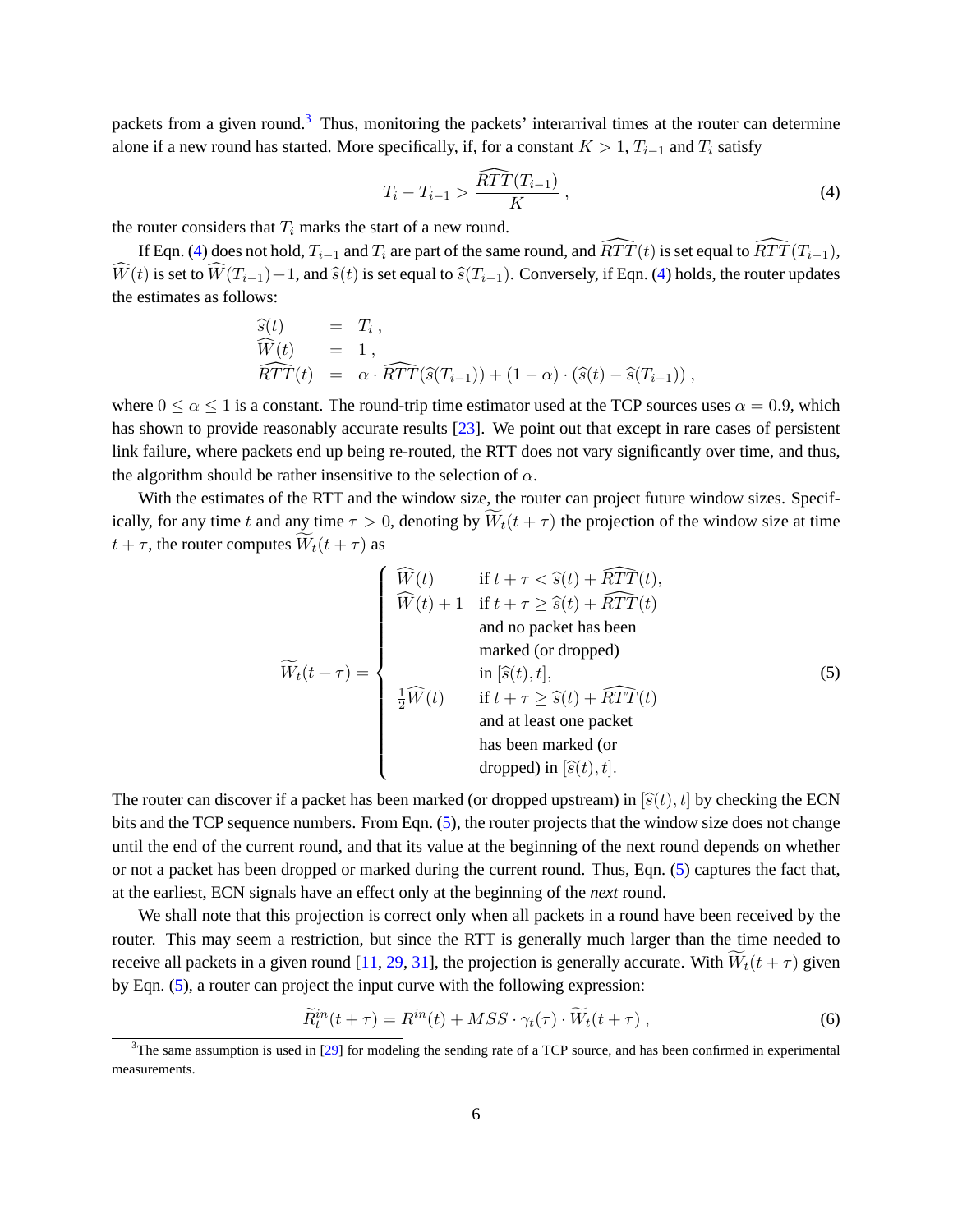where  $MSS$  is the maximum segment size of the TCP flow, and

$$
\gamma_t(\tau) = \begin{cases} 1 & \text{if } t + \tau \geq \widehat{s}(t) + \widehat{RTT}(t), \\ 0 & \text{otherwise.} \end{cases}
$$

That is, a router can assume that all traffic sent in the next round arrives in a batch right at the start of the next round. This projection thus assumes a "worst-case scenario." In practice, such bursts of traffic are rarely observed.

Next, we discuss the marking algorithm. To determine if an arrival at time  $t$  must be marked, a router checks that the flow has not already been marked (or has experienced some losses) during the current round. This test is necessary since at most one ECN-marked packet per round has an impact on the arrivals. If the flow has not experienced any losses or packet marking during  $[\hat{s}(t), t]$ , the router verifies if the following condition holds:

<span id="page-6-0"></span>
$$
\widetilde{R}_t^{in}(t+\tau) - R^{out}(t) - C \cdot \tau \leq B_{lim} \,. \tag{7}
$$

This condition tests if a buffer overflow is going to occur at he beginning of the next round. Since ECN feedback does not have any impact until the beginning of the next round, the condition in Eqn. [\(7\)](#page-6-0) is checked for  $\tau = \hat{s}(t) + \hat{R}T\hat{T}(t) - t$ . If the condition of Eqn. [\(7\)](#page-6-0) is violated, then the router marks the packet at the head of the transmission queue with the CE codepoint. Marking the packet at the head of the queue minimizes the delay needed for the ECN feedback to reach the source.

We conclude with a discussion on the robustness of the above estimators. If the constant K in Eqn. [\(4\)](#page-5-1) is too small (e.g.,  $K < 1$ ), or if  $W(t)$  is extremely large and data transmission appears continuous, the test described in Eqn. [\(4\)](#page-5-1) may not be able to discriminate between rounds. In the worst-case, the router may never infer the start of a new round, and  $\widehat{W}$  grows unbounded. To address this problem, we use a safeguard, based on Eqn. [\(3\)](#page-4-1) as follows. If, at time  $T_i$ , we have<sup>[4](#page-6-1)</sup>

$$
\widehat{W}(T_i) > \widehat{W}(\widehat{s}(T_i)^-) + 1 ,
$$

the router infers that  $T_i$  marks the start of a new round, *even if Eqn.* [\(4\)](#page-5-1) does not hold. Now, if K is too large (e.g.,  $K > 1000$ ), the router incorrectly infers that each packet arrival marks the start of a new round, and thus,  $\widehat{W}$  and  $\widehat{RTT}$  underestimate W and RTT. In the worst-case, when  $\widehat{W} \to 0$  and  $\widehat{RTT} \to 0$ , no projection is performed, thus no traffic is marked, and the algorithm degenerates to Drop-Tail. Our experiments show that the algorithm is quite robust to changes of the parameters. In fact, the experimental results gathered in Section [5](#page-11-0) with  $K = 10$ ,  $\alpha = 0.9$  are almost identical to those obtained with any value  $10 \leq K < 100$ , and  $0.7 < \alpha < 1$ .

#### **2.2 Generalization to Multiple TCP Flows**

We next consider a more general situation with N greedy TCP flows. We use  $\widehat{RTT}_i(t)$ ,  $\widehat{W}_i(t)$ ,  $MSS_i$ , and  $\hat{s}_i(t)$  to denote the estimated round-trip time, congestion window size, maximum segment size and start time of the current round for TCP flow  $i$ , respectively. Let us assume, for the moment, that the router is able to monitor all N TCP flows and can keep track of all the  $\widehat{RTT}_i(t)$ ,  $\widehat{W}_i(t)$ ,  $MSS_i$  and  $\widehat{s}_i(t)$ .

<span id="page-6-1"></span><sup>&</sup>lt;sup>4</sup>For any time t, we define  $t^-$  as  $\lim_{\varepsilon \to 0} \{t - \varepsilon\}$ , with  $\varepsilon > 0$ .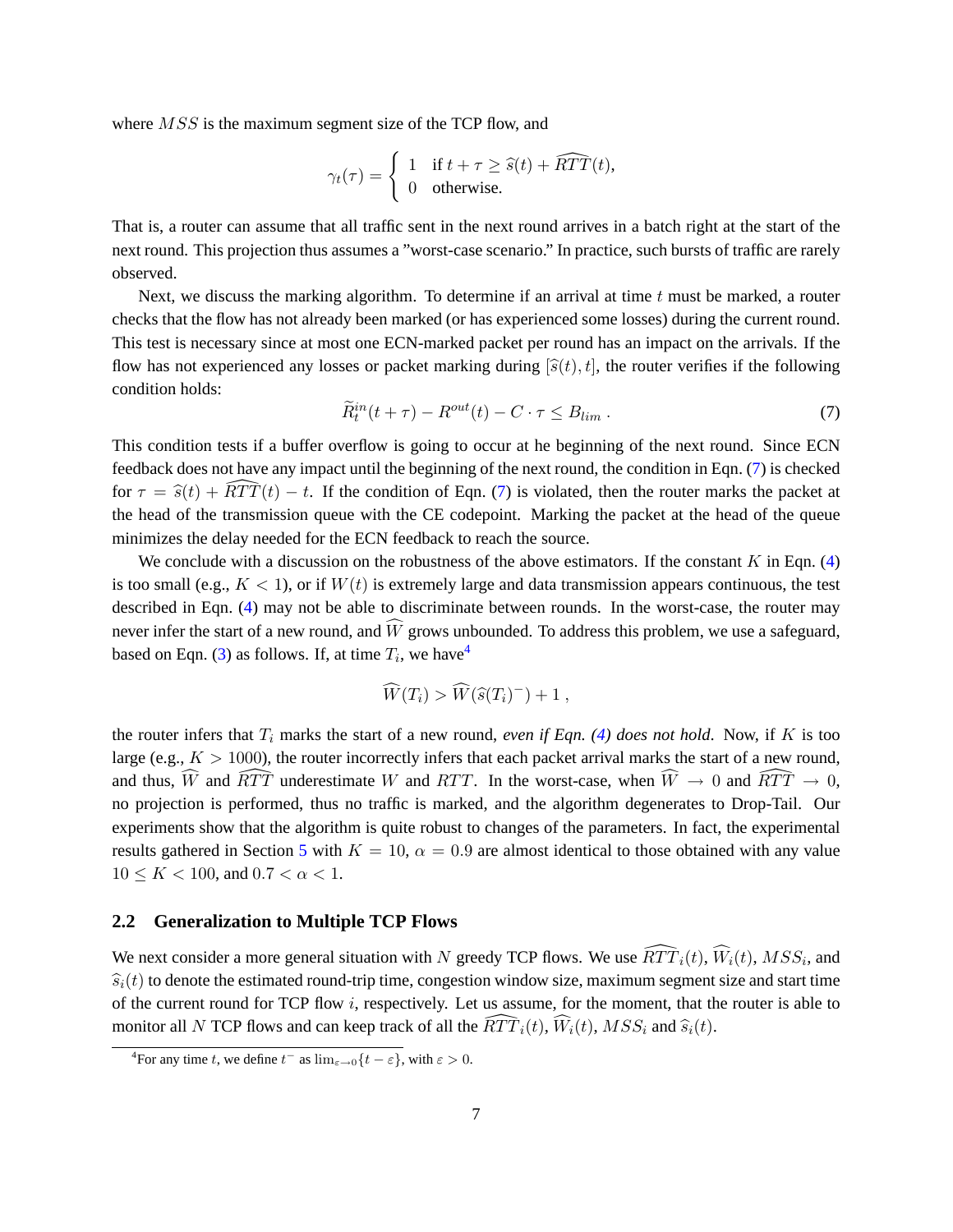Now, by defining for each flow  $i$ , at any time  $t$ ,

<span id="page-7-1"></span>
$$
\tau_i = \widehat{s}_i(t) + \widehat{RTT}_i(t) - t \,, \tag{8}
$$

<span id="page-7-2"></span>i.e.,  $\tau_i$  is the (estimated) remaining time before the start of the next round for TCP flow i, and by iterating the projection technique of Section [2.1](#page-3-3) for all flows, the router first computes the projected congestion window in the next round,  $\overline{W}_{i,t}(t + \tau_i)$  for each flow i, using Eqn. [\(5\)](#page-5-2). Then, for any  $\tau > 0$ , the projected arrivals are

$$
\widetilde{R}_t^{in}(t+\tau) = R^{in}(t) + \sum_i MSS_i \cdot \gamma_{i,t}(\tau) \cdot \widetilde{W}_{i,t}(t+\tau) , \qquad (9)
$$

where

$$
\gamma_{i,t}(\tau) = \begin{cases} 1 & \text{if } \tau \geq \tau_i, \\ 0 & \text{otherwise.} \end{cases}
$$

If the condition given in Eqn. [\(7\)](#page-6-0) is violated for any of the  $\tau_i$ 's of Eqn. [\(8\)](#page-7-1), the algorithm proactively marks the oldest backlogged packet from flow  $j$  with

$$
j = \arg \max \{ i \mid \widetilde{W}_{i,t}(t + \tau_i) = \widehat{W}_i(t) + 1 \}, \tag{10}
$$

that is, the algorithm marks the flow with the largest congestion window that has not yet been marked (or experienced a packet drop) during in its current round. As soon as the oldest backlogged flow-j packet is marked,  $W_{j,t}(t + \tau_j)$  is set to  $W_j(t)/2$ , and the condition of Eqn. [\(7\)](#page-6-0) is reevaluated. The marking process is repeated until Eqn. [\(7\)](#page-6-0) does not hold for any of the  $\tau_i$ 's, or all flows have one packet marked in the current round.

## <span id="page-7-0"></span>**3 Emulating the Reference Algorithm with a Scalable Heuristic**

The per-flow information required by the algorithm presented in Section [2](#page-2-0) involves a significant amount of overhead. We now present a heuristic approximation of the reference algorithm, which uses flow filtering to reduce the number of tracked TCP flows, and employs linear interpolation to reduce the computational complexity of the projection algorithm. Our goal is to design a heuristic algorithm that is deployable in an edge or an access router.

### **3.1 Flow Filtering**

As observed in measurement studies [\[2,](#page-18-9) [12,](#page-18-10) [13\]](#page-18-11), only a small percentage of flows ("heavy-hitters") accounts for a large percentage of traffic. These heavy-hitters transmit at a high data rate due to (1) a large congestion window, and (2) a relatively small round-trip time. From the description of the reference algorithm in Section [2,](#page-2-0) these are generally the only flows that marked by the reference algorithm. Thus, by limiting the tracking algorithm to the heavy-hitters we expect that the reference algorithm can be closely approximated.

To identify the heavy-hitters, we use the serial multistage filter proposed in [\[9\]](#page-18-13). The objective of the multistage filter is to identify, at any time  $t$ , the flows that have sent more than  $M$  bytes during the time interval  $(t/\Delta \cdot \Delta, t)$ , where M is a given threshold,  $\Delta > 0$  is a fixed time constant denoting the sampling interval used for measurement. The serial multistage filter proposed in [\[9\]](#page-18-13) works as follows. Every time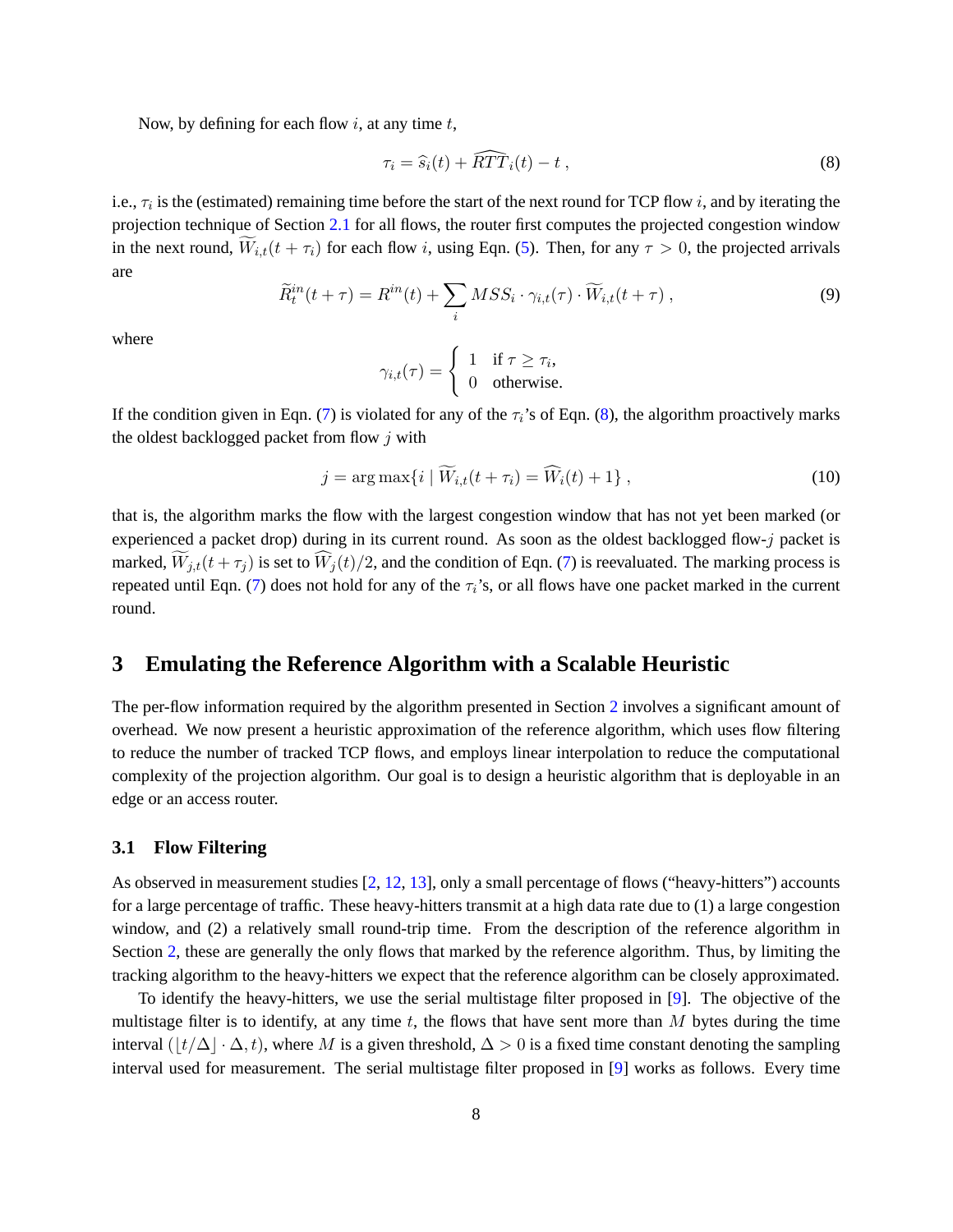a packet arrives at the router, a hash function is applied to the source and destination IP addresses and port numbers. Flows are then grouped into buckets depending on the value returned by the hash function. Then, flows in the largest buckets are hashed by a second, independent, hash function and grouped into second-level buckets. The same type of hashing operation is repeated a third time. Flows belonging to the largest buckets after the third hash are recorded into memory. The authors of [\[9\]](#page-18-13) showed that the serial multistage filter minimizes false positives (i.e., only a few flows with a small sending rate are assumed to be heavy-hitters) and avoids false negatives (i.e., all flows with a large sending rate are tracked).

We implement flow filtering as follows. We use two linked lists in the router's memory,  $L_1$  for current sampling, and  $L_2$  for flows previously recorded. Initially, both  $L_1$  and  $L_2$  are empty. In the first sampling interval, flows are added to  $L_1$  only if they pass the multistage filter, while  $L_2$  remains empty. At time  $t = \Delta$ ,  $L_1$  is copied into  $L_2$  before being reset.<sup>[5](#page-8-0)</sup> The process is iterated every  $\Delta$  seconds. At any time t, the router updates the estimates  $\widehat{RTT}$ ,  $\widehat{W}$ , and  $\widehat{s}$  for all flows in  $L_1$  and  $L_2$ .

Only the flows in  $L_2$  are used for the projections, and therefore, the projection of Eqn. [\(9\)](#page-7-2) always underestimates the input curve. To alleviate this problem, at any time  $t$ , we introduce a correction factor,  $\rho(t)$ , whose value is updated at  $t = k\Delta$ , where k is a positive integer, with

$$
\rho(t) = \frac{R^{in}(t) - R^{in}((k-1) \cdot \Delta)}{\sum_{i \in L_2} (R_i^{in}(t) - R_i^{in}((k-1) \cdot \Delta))},
$$

where  $R_i^{in}(t)$  denotes the amount of flow-*i* traffic received by the router by time t. That is, at any time t,  $\rho(t)$  denotes the ratio of the total amount of traffic received by the router in the previous sampling interval over the amount of traffic that was identified in the previous sampling interval. Note that we always have

$$
\rho(t) \geq 1.
$$

The case  $\rho(t) = 1$  is an extreme case where all flows pass the filter during the previous sampling interval. As an example, for  $t = 5.5$  seconds, and  $\Delta = 1$  second, if  $\rho(t) = 1.1$ , we know that 90.9 % of all traffic received by the router in the time interval  $(4 s, 5 s)$  has been identified. At any time t, the projection of the input curve for the Class-n traffic aggregate,  $\tilde{R}_{i,t}^{in}$  is set equal to the sum of the projection of the input curves of the flows in  $L_2$ , multiplied by the correction factor  $\rho(t)$ , that is

$$
\widetilde{R}^{in}_t(t+\tau) = \rho(t) \cdot \sum_{i \in L_2} \widetilde{R}^{in}_{i,t}(t+\tau) .
$$

*Remark:* We note that the selection of the parameters  $\Delta$  and M presents a trade-off between computational overhead and accuracy of the algorithm. With a larger sampling interval  $\Delta$ , the updates to main memory,  $L_2$ , are performed less frequently, at the expense of using possibly obsolete data. With a larger value for  $M$ , the number of recorded flows,  $X$ , remains small, but the accuracy of the projections may be poor. Thus, we infer that both M and  $\Delta$  should be tuned according to the computational power available. In particular, routers at high-speed access points, and a large number of flows, should be configured with relatively large values for M and  $\Delta$ .

<span id="page-8-0"></span><sup>&</sup>lt;sup>5</sup>This operation can be implemented efficiently by swapping the two pointers on  $L_1$  and  $L_2$ , and resetting the pointer on  $L_1$ .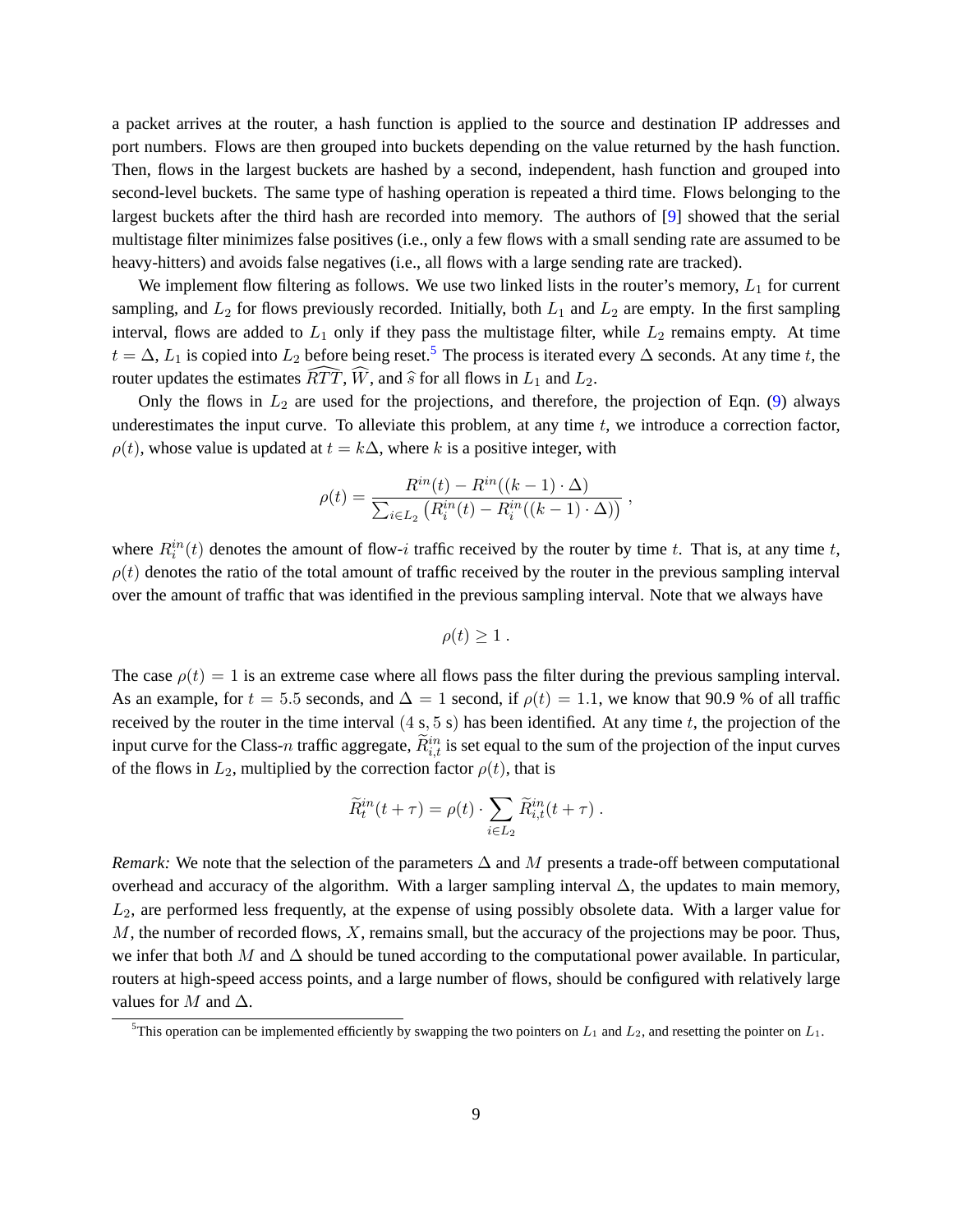

<span id="page-9-0"></span>Figure 2: **Linear interpolation.** In the heuristic, only the value  $\tilde{R}^{in}_t(t + \max_i{\lbrace \tau_i \rbrace})$  is computed, and is used to determine the excess traffic that will arrive at the router.

#### **3.2 Linear Interpolation**

Flow filtering limits the amount of state information recorded at the router, but does not alleviate the computational overhead for constructing the projected input curve. We next describe a technique that reduces the complexity of the projection of Eqn. [\(9\)](#page-7-2).

First, instead of using individual values of the congestion windows of all recorded flows in the construction of the projected input curve, we consider that all recorded flows have a congestion window size (in bytes) equal to the mean congestion window size (in bytes),  $\overline{\Omega}$ , given by

$$
\bar{\Omega}(t) = \frac{1}{X} \sum_{i \in L_2} MSS_i \cdot \widehat{W}_i(t) .
$$

Since we perform flow filtering and ignore flows with small congestion windows, this approximation is reasonably accurate.

Second, we use linear interpolation to reduce the complexity of the construction of the projected input curve and illustrate our method in Figure [2.](#page-9-0) Rather than constructing the whole projected input curve, only the value  $\widetilde{R}_t^{in}(t + \max_i \{\tau_i\})$  is computed. Intermediary values  $\widetilde{R}_t^{in}(t + \tau)$  for  $0 < \tau < \max_i \{\tau_i\}$  are approximated using a linear interpolation, based on the value obtained for  $\tilde{R}^{in}_t(t + \max_i {\{\tau_i\}})$ . The reason for selecting  $\max_i {\tau_i}$  as the basis for the linear interpolation, instead of, for instance,  $\min_i {\tau_i}$ , is that the projection can take into account all recorded flows.

Next, Eqn. [\(7\)](#page-6-0) tells us that

$$
l_1(t) = \widetilde{R}_t^{in}(t + \max_i\{\tau_i\}) - R^{out}(t) - C \cdot \max_i\{\tau_i\} - B_{lim}
$$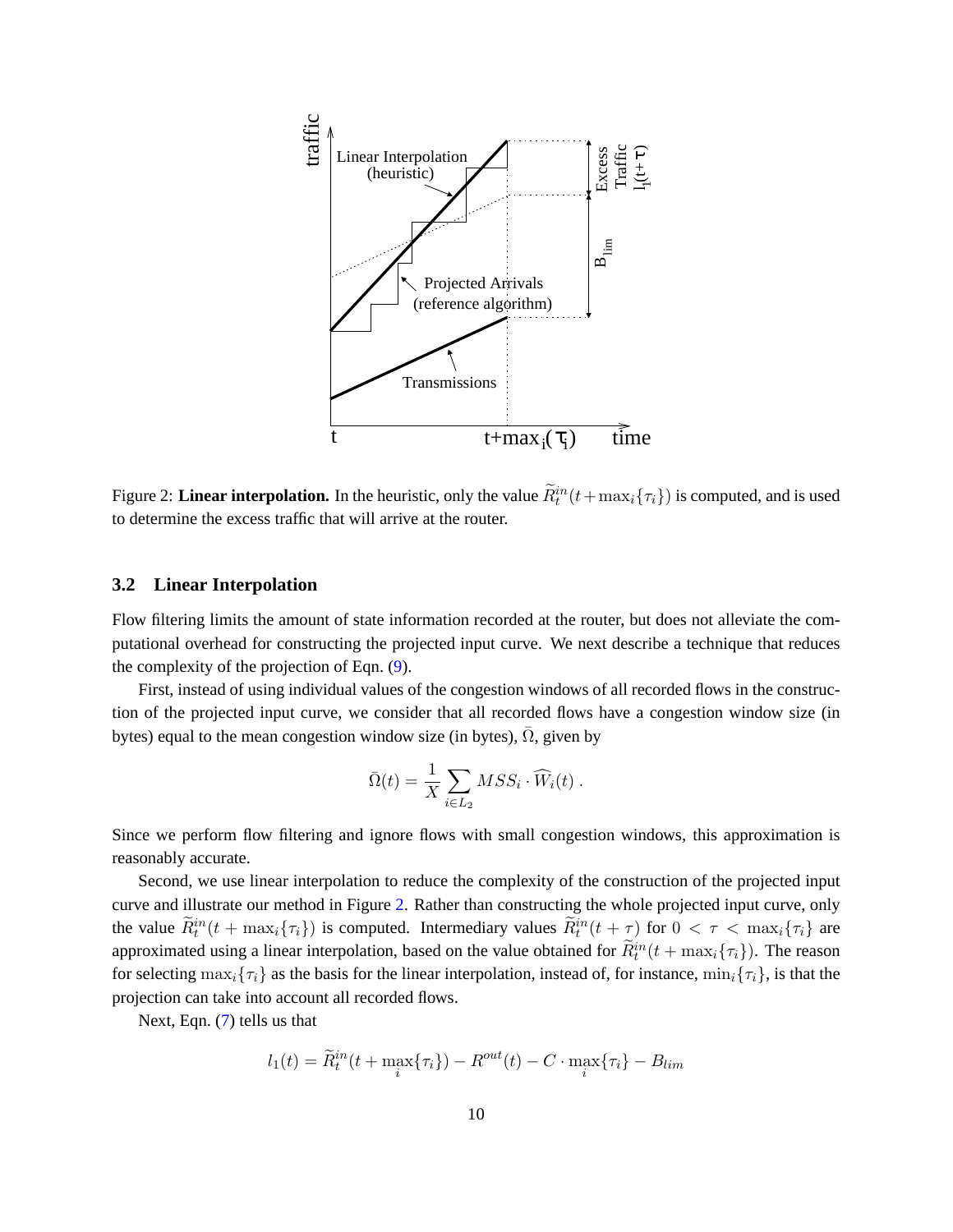is the amount by which the traffic must be reduced to prevent buffer overflows. From  $l_1(t)$  and  $\Omega(t)$ , the algorithm can infer the number of flows that have to be marked, and only update the projected input curve once, which reduces the worst-case complexity of the entire projection algorithm to  $O(1)$ . If  $l_1(t) > 0$ , the marking process performs at most  $O(Q)$  operations where Q is the number of backlogged packets. The worst-case occurs when all packets backlogged have to be marked at the same time. In practice however, we only expect at most a couple of flows to be marked upon each packet arrival, since projections are performed over short time intervals, which makes this heuristic efficient in practice.

# <span id="page-10-0"></span>**4 Traffic Regulation with ECN Marking in Class-Based Service Architectures**

In this section, we build on the algorithms we described in Sections [2](#page-2-0) and [3](#page-7-0) to describe how ECN marking can be used to support class-based service guarantees for TCP traffic. We consider a QoS architecture that supports class-based service guarantees at each router (on a hop-by-hop basis). Traffic in the same class has the same QoS requirements. We assume that there is no admission control and no signaling, and the only method to control the traffic into a router is by dropping or by notifying TCP sources using ECN. Our goal is to design a novel approach, solely relying on ECN, for traffic regulation in QoS networks.

We consider a router in the network with output link capacity  $C$ , and assume that each class  $n$  is transmitted at time t with a service rate  $r_n(t)$ , such that for any  $t$ ,  $\sum_n r_n(t) = C$ , where  $r_n(t) > 0$  only if there is a positive backlog of Class-n packets.

Let us introduce the "Class-n delay",  $D_n(t)$ , as the queueing delay experienced by the last Class-n packet that has been transmitted before time t. Consider that a given class n is offered a bound  $d_n$  on the queueing delay of all packets in Class n, i.e., for all t,  $D_n(t) \leq d_n$ , and a guaranteed throughput  $\mu_n$  such that at all times Class n traffic is backlogged,  $r_n(t) \geq \mu_n$ . Denoting by  $R_{n,*}^{in}(t)$  the Class-n input curve (i.e., the total amount of Class-n traffic to have arrived by time t) and by  $R_{n,*}^{out}(t)$  the Class-n output curve, following  $[6]$ , a sufficient condition for all Class-n traffic to meet its delay and throughput guarantees at any time  $t$  when Class  $n$  is backlogged is

$$
r_n(t) \ge r_n^{\min}(t) = \max \left\{ \mu_n, \frac{R_{n,*}^{in}(t) - R_{n,*}^{out}(t)}{d_n - D_n(t)} \right\}
$$

Thus, at any time  $t$ , we need to have

<span id="page-10-1"></span>
$$
\sum_{n} \max \left\{ \mu_n, \frac{R_{n,*}^{in}(t) - R_{n,*}^{out}(t)}{d_n - D_n(t)} \right\} \le C \,. \tag{11}
$$

.

If the condition of Eqn. [\(11\)](#page-10-1) is violated, one can reduce  $R_{n,*}^{in}(t)$  by dropping traffic. Since our objective is to avoid any traffic drops, we use the projections described earlier to ensure that the  $R_{n,*}^{in}(t)$ 's always satisfy Eqn. [\(11\)](#page-10-1).

Assuming the throughput guarantees are appropriately chosen, that is,

$$
\sum_n \mu_n < C \;,
$$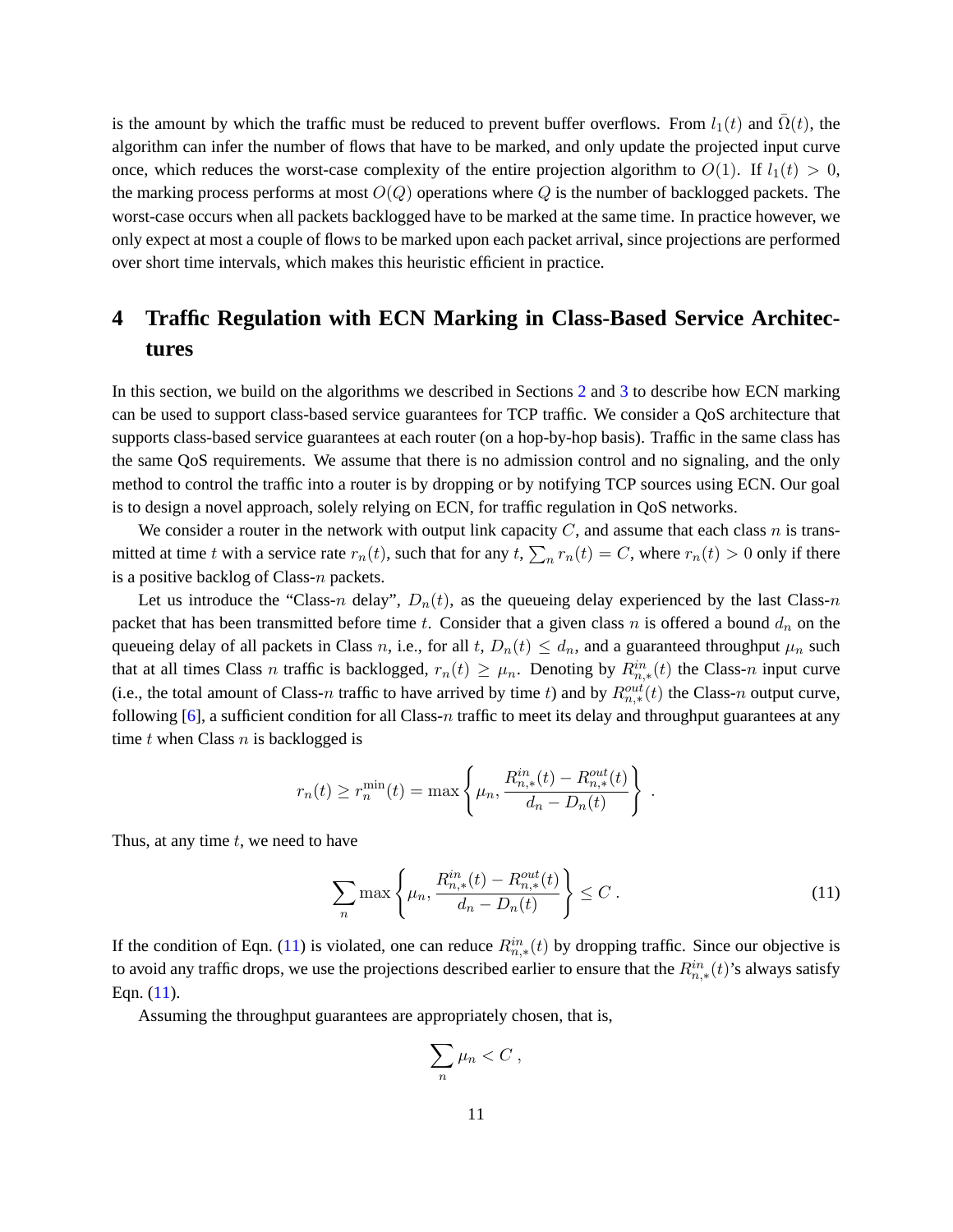we propose the following approach. At time  $t$ , in addition to the projections on the input curve of all flows  $i$ in Class  $n$ ,  $\widetilde{R}_{n,i,t}^{in}(t + \tau)$ , which is given by Eqn. [\(6\)](#page-5-3), and the class-n projected input curve, given by

$$
\widetilde{R}^{in}_{n,*,t}(t+\tau) = \sum_i \widetilde{R}^{in}_{n,i,t}(t+\tau) .
$$

We also project the Class-n output curve,  $\widetilde{R}_{n,*,t}^{out}(\tau)$  by

$$
\widetilde{R}_{n,*,t}^{out}(t+\tau) = R_{n,*}^{out}(t) + \tau \cdot r_n(t) ,
$$

where  $\tau > 0$ . If the rate allocation  $r_n$  remains unchanged between t and  $t+\tau$ , this projection of  $\tilde{R}_{n,*,t}^{out}(t+\tau)$ is exact. Since we only use the projection for small values of  $\tau$  (in the order of a round-trip time) we can assume that the projection is reasonably accurate, even if  $r_n$  changes between t and  $t + \tau$ . Furthermore, let us assume that the delay of Class n remains roughly constant during  $[t, t + \tau]$ . With these projections defined, we can project the minimum service rates  $\tilde{r}_{n,t}^{\min}(t + \tau)$  needed at time  $t + \tau$ , so that all service guarantees on throughputs and delays are met:

$$
\widetilde{r}_{n,t}^{\min}(t+\tau) = \max\left\{\mu_n, \frac{\widetilde{R}_{n,*,t}^{in}(t+\tau) - \widetilde{R}_{n,*,t}^{out}(t+\tau)}{d_n - D_n(t)}\right\}.
$$

<span id="page-11-1"></span>To ensure that the set of service rates required for meeting service guarantees is always feasible, we must enforce

$$
\sum_{n} \tilde{r}^{\min}_{n,t} (t + \tau_i) \le C \,, \tag{12}
$$

for all  $\tau_i$ 's defined by Eqn. [\(8\)](#page-7-1). If Eqn. [\(12\)](#page-11-1) does not hold, the incoming traffic needs to be reduced. To that effect, we propose to first identify the set of classes where  $\tilde{r}_{n,t}^{\min}(t + \tau) > \mu_n$ , which are the classes where decreasing the traffic arrivals has an effect on the minimum service rate required. Since  $\sum_n \mu_n < C$ , we know that there is at least one class in that set.

Once the classes whose traffic need to be throttled have been identified, the marking process is carried out in the same manner as in the case of an impending buffer overflow, by merely replacing the condition given in Eqn.  $(7)$  by the condition given in Eqn.  $(12)$ .

# <span id="page-11-0"></span>**5 Evaluation**

In this section, we evaluate our proposed algorithms via simulation, using the *ns-2* network simulator [\[1\]](#page-18-14). The evaluation has three objectives. First, we compare the performance of the reference and heuristic algorithms. Second, we compare the performance of our proposed algorithms to state-of-the-art active queue management algorithms. Third, we illustrate the potential of the proposed approach for traffic regulation in class-based service architectures. To that effect, we propose two simulation experiments. The first experiment evaluates the efficiency of the proposed approach with respect to buffer management, while the second experiment evaluates the performance of the heuristic algorithm for traffic regulation when providing QoS guarantees.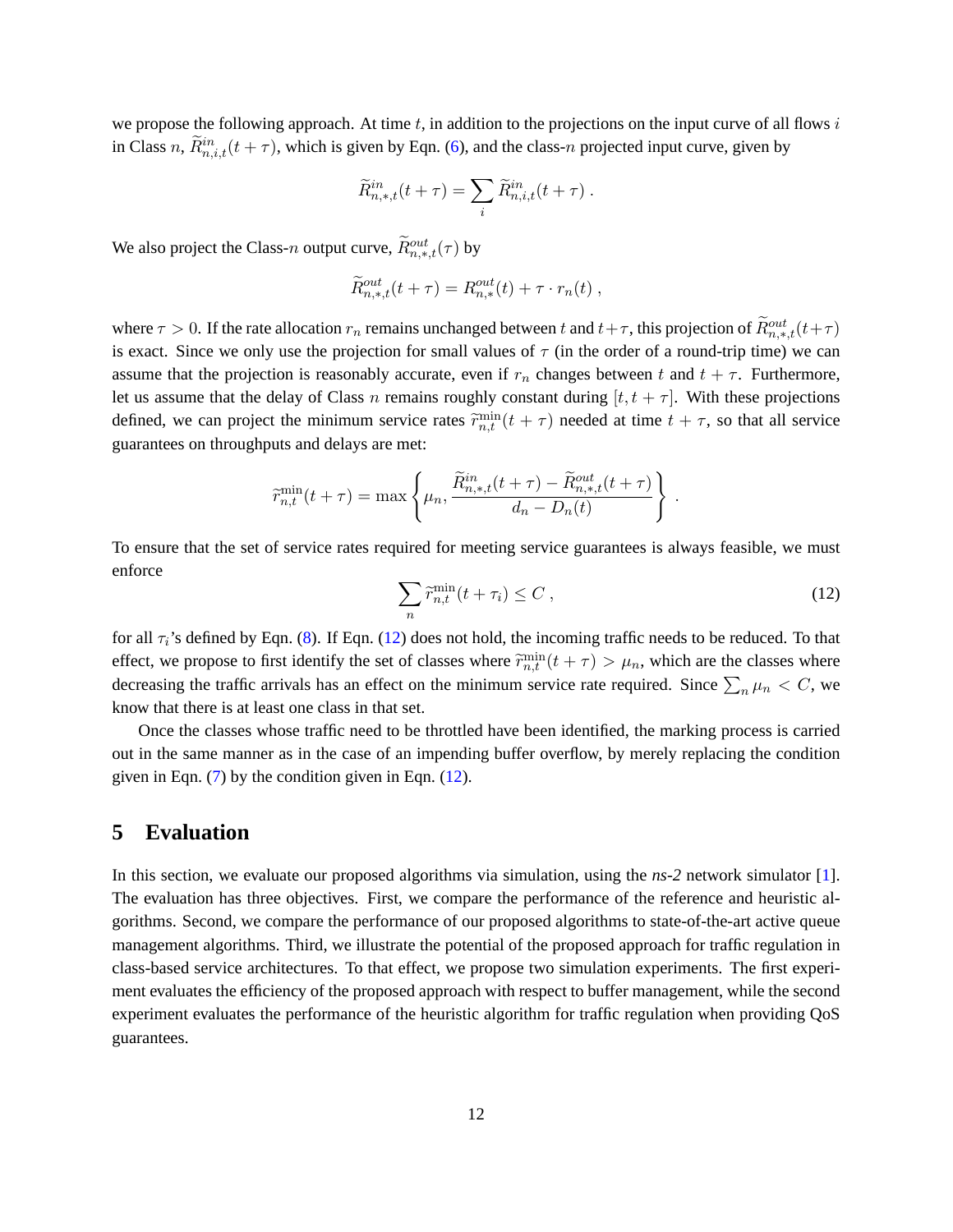

<span id="page-12-0"></span>Figure 3: **Loss rates**. The figures compare the loss rates obtained with all six algorithms. Note that the reference algorithm does not discard any traffic.



<span id="page-12-1"></span>Figure 4: **Measured throughput and goodput at the receivers**. The figures compare the aggregate throughput and goodput seen at the receivers with all six algorithms. All schemes are efficient at maximizing the utilization of the bottleneck link (10 Mbps). A perfectly tuned PI, and both the reference and heuristic algorithm have a goodput (amount of traffic passed to the application layer at the destinations) almost equal to the throughput (total amount of traffic received at the destinations) by avoiding packet drops.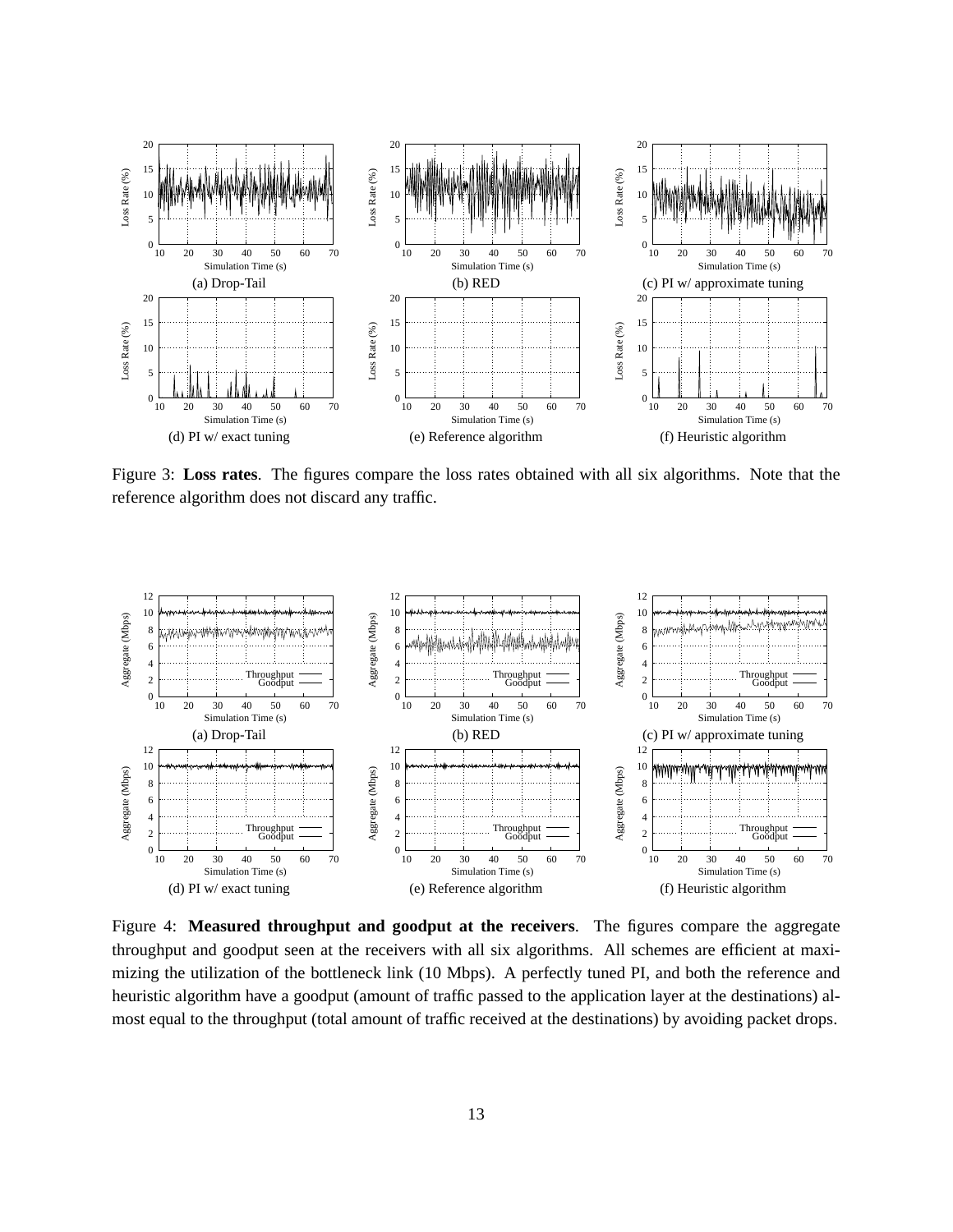#### **5.1 Experiment 1: Active Queue Management**

In the first simulation experiment, we consider a bottleneck link with capacity  $C = 10$  Mbps, and buffer size of  $B = 150,000$  bytes. All traffic at this single bottleneck link is TCP (NewReno), and is generated by 60 greedy FTP flows, and 180 on-off flows, aiming at emulating HTTP connections. The sources of the on-off flows send on average 300 packets during an "on" period, and pause on average for one second between two "on" periods. The actual number of packets sent and the wait time between two transmissions are exponentially distributed. All packets have a size of 500 bytes. In the absence of queueing and transmission delays in the network, the RTTs of all flows are independent identically distributed random variables uniformly distributed between 24 ms and 180 ms, and to avoid synchronization effects, sources start transmitting at different times, uniformly distributed between 0 s and 5 s. The experiment lasts for 70 seconds of simulated time, and ECN is available in the entire network. We compare the performance of six different algorithms at the router governing the bottleneck link:

- **Drop-Tail.** We use Drop-Tail to have an estimate of the loss rates encountered without active queue management. With Drop-Tail, incoming packets are discarded only when the buffer is full.
- **RED** [\[18\]](#page-19-6). We use RED with the gentle variant [\[17\]](#page-19-16), with a minimum threshold  $min_{TH} = 37,500$ bytes, and a maximum threshold  $max_{TH} = 75,000$  bytes. The parameter  $max_{F}$  is set to 0.1, and the weight used in the computation of the average queue size is set to  $w_q = 0.002$ . While  $min_{TH}$  and  $max_{TH}$  are chosen so that traffic is dropped with a probability of one only if the buffer is full, other parameters are the default RED parameters in *ns-2*, and are therefore expected to cover a large range of operating conditions. RED is instructed to use ECN when needed.
- **PI [\[21\]](#page-19-8)** with approximate parameter tuning. To account for the uncertainty on estimates of the RTTs and of the number of flows at router configuration time, we configure here the PI algorithm with crude estimates of the RTTs and of the number of flows. That is, we use a lower bound on the number of flows of  $N = 50$ , and a maximum RTT  $R<sup>+</sup> = 300$  ms, with a sampling frequency of 160 Hz, yielding parameter values of  $a = 0.2395e - 4$  and  $b = 0.2388e - 4$ . The target queue length is set to  $Q_{ref}$ =100,000 bytes.
- **PI with exact parameter tuning.** We configure the PI algorithm with the exact RTTs and number of flows we use in our simulation. In other words, we use a lower bound of  $N = 60$  on the number of flows, and a tight upper bound on the round-trip times  $R^+ = 180$  ms, with a sampling frequency of 160 Hz, and get  $a = 1.643e - 4$  and  $b = 1.628e - 4$ . The target queue length  $Q_{ref}$  is set to 100,000 bytes. Note that such an exact parameter tuning is unrealistic in practice, since it imposes a priori knowledge of the number of flows and of the round-trip times of the flows that will traverse the router at router configuration time.
- **Reference algorithm.** This is the reference algorithm described in Section [2.](#page-2-0) Results are obtained for  $K = 10, \alpha = 0.9$ . We achieved similar results with parameter settings in the range  $10 \leq K < 100$ and  $0.7 < \alpha < 1$ , which tends to show that our proposed algorithm is relatively insensitive to the parameter selection.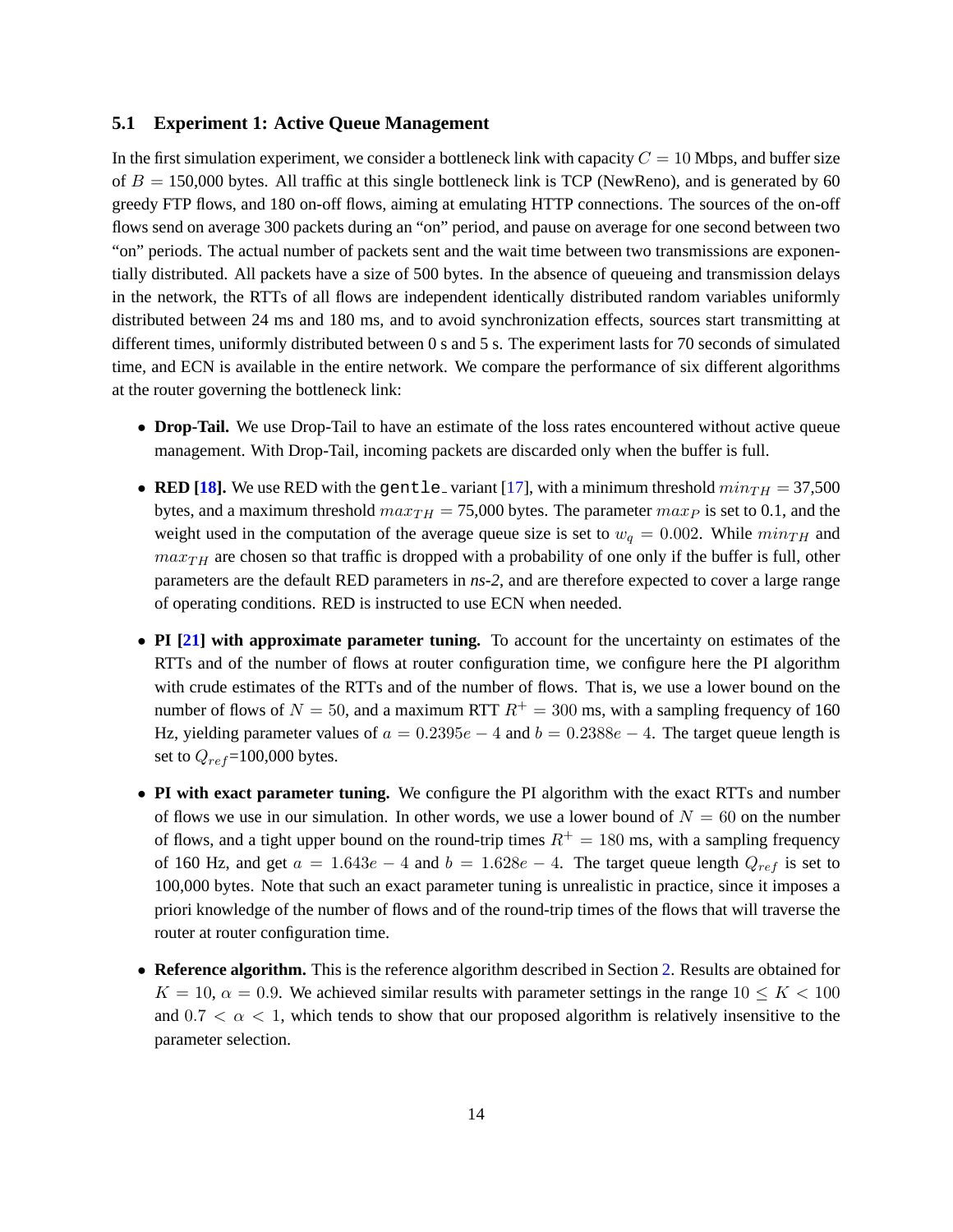

<span id="page-14-0"></span>Figure 5: **Queue lengths**. The figures compare the queue lengths at the router for all six algorithms.

• **Heuristic algorithm.** This is the heuristic algorithm described in Section [3.](#page-7-0) The multistage filter consists of 3 stages of 8 buckets. The admission threshold is set to  $M = 200,000$  bits and  $\Delta = 1$  s.

For each algorithm, we monitor the loss rates over a sliding window of size 0.25 s, and present our results in Fig. [3.](#page-12-0) We start monitoring at time  $t = 10$  s to ignore transient effects linked to the fact the network is initially empty. Fig. [3\(](#page-12-0)a) tells us that, without active queue management, one can expect loss rates in the order of 12 %. Fig. [3\(](#page-12-0)b) and (c) show that RED with the default parameters, which turn out to be unsuitable for the traffic mix at hand, and a crudely configured PI algorithm, drop almost as much traffic as Drop-Tail. Conversely, a perfectly tuned PI algorithm manages to avoid most packet drops. The reference algorithm completely avoids packet losses, and the heuristic rarely drops any packets. Thus, the heuristic algorithm delivers results close to the reference algorithm.

Next, we monitor the aggregate throughput and goodput observed at the receivers, averaged over a moving window of size 0.25 s and present our results in Fig. [4.](#page-12-1) The throughput characterizes the total amount of traffic received by the transport layer at the destination, while the goodput characterizes the amount of traffic that is passed by the transport layer to the application layer. The main observation is that all schemes manage to achieve an aggregate throughput roughly equal to the capacity of the bottleneck link. Furthermore, we note that, by avoiding packet losses, an exactly tuned PI, and both the reference and heuristic algorithms manage to achieve a goodput close to the throughput.

Last, we monitor the queue size, averaged over a moving window of size 0.25 s, and we present our results in Fig. [5.](#page-14-0) Not surprisingly, the Drop-Tail queue is almost always full, which explains the relatively high loss rates. RED manages to stabilize the queue length around  $max_{TH} = 75,000$  bytes. (This observation coupled with the result presented in Fig. [3](#page-12-0) indicates that RED drops some packets proactively even when ECN is available.) With an approximate tuning of the configuration parameters, PI does not manage to track the desired queue length  $Q_{ref} = 100,000$  bytes, and instead, the queue is almost always full. Conversely, a properly tuned PI algorithm manages to achieve the target  $Q_{ref}$ , albeit with some oscillations around the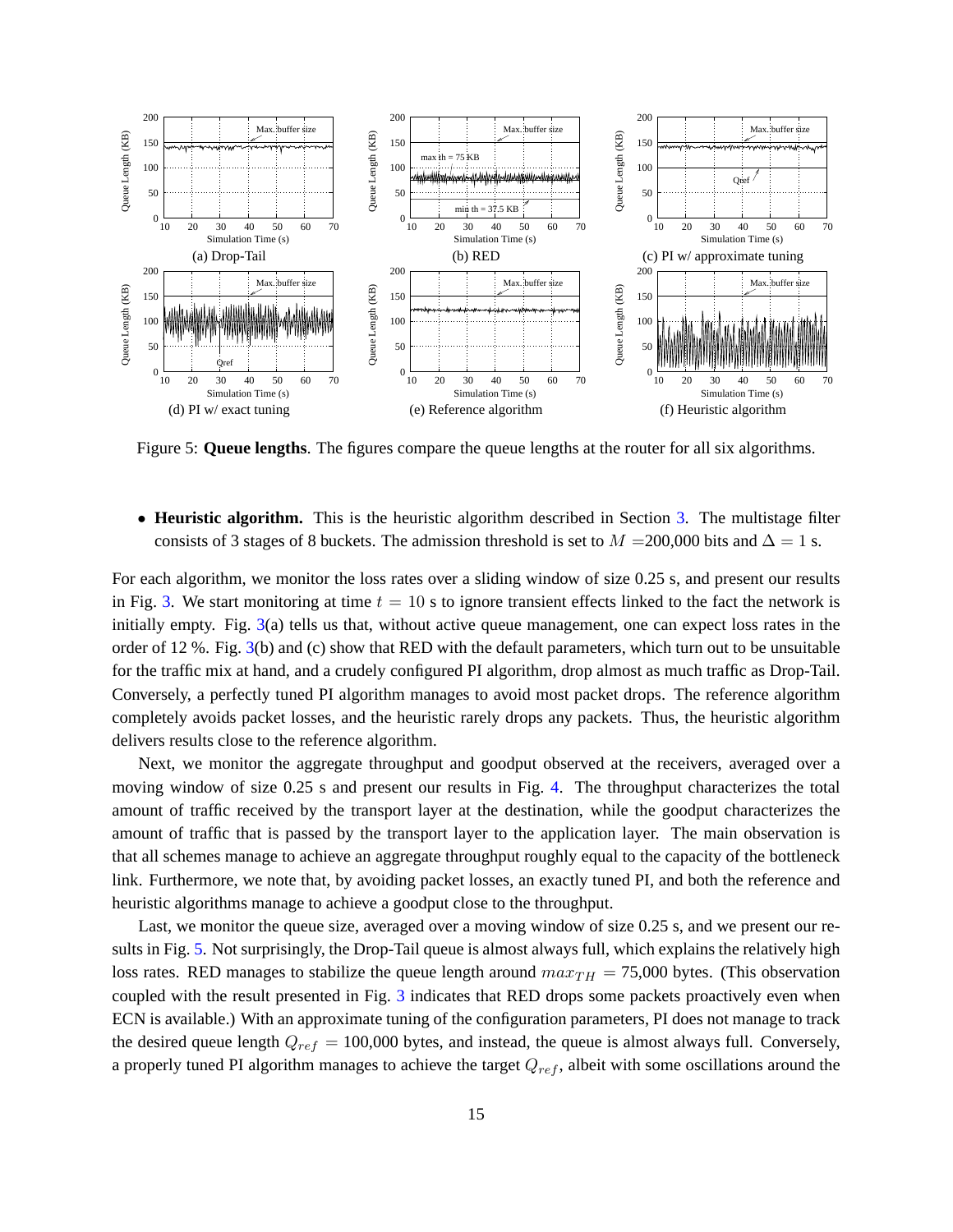|       | Number of |                          | <b>QoS</b> Guarantees    |               |  |
|-------|-----------|--------------------------|--------------------------|---------------|--|
| Class | on-off    | Delay                    | Loss                     | Throughput    |  |
|       | flows     |                          | Rate                     |               |  |
|       |           | $\leq 10$ ms             | $\leq 1\%$               | $\geq 5$ Mbps |  |
| 2     | 10        | $\approx \frac{1}{4}D_3$ | $\approx \frac{1}{2}p_3$ |               |  |
| 3     | 15        | $\approx \frac{1}{4}D_4$ | $\approx \frac{1}{2}p_4$ |               |  |
|       | 20        |                          |                          |               |  |

<span id="page-15-0"></span>Table 1: **Traffic mix and service guarantees.** The second column indicates the number of on-off flows, and in the third and fourth rows,  $p_n$  denotes the loss rate of Class n over a busy period,  $D_n$  denotes the delay of Class n.



<span id="page-15-1"></span>Figure 6: **Class-1 packet delays.** Note that the number of violations is significantly lower with traffic regulation, and the violations are much smaller in magnitude.

target value. While stabilizing the queue length is not the primary objective of our algorithms, the reference algorithm manages to keep the queue length almost constant around 40,000 bytes. The heuristic algorithm also keeps the queue length in the vicinity of 40,000 bytes, with oscillations of a magnitude comparable to those of a well-configured PI controller. These oscillations are mostly due to the fact that the sampling interval is set to 1 s, and are reduced for higher sampling frequencies, at the expense of a higher computational overhead.

#### **5.2 Experiment 2: Providing Service Guarantees**

Next, we assess the effectiveness of our algorithms at regulating traffic for providing service guarantees. To that effect, we run a second experiment, with a bottleneck link with capacity  $C = 45$  Mbps, and a buffer size of  $B = 250,000$  bytes. All traffic at the bottleneck link is TCP (NewReno), and consists of 12 greedy TCP flows, and 50 on-off TCP flows, following the same on-off pattern as in the first experiment. The RTTs of all greedy TCP flows are equal to 44 ms, and the RTTs of the on-off flows, in the absence of propagation and transmission delays, are uniformly distributed between 44 ms and 80 ms. All sources start transmitting at time  $t = 0$  for 70 seconds of simulated time, and ECN is available.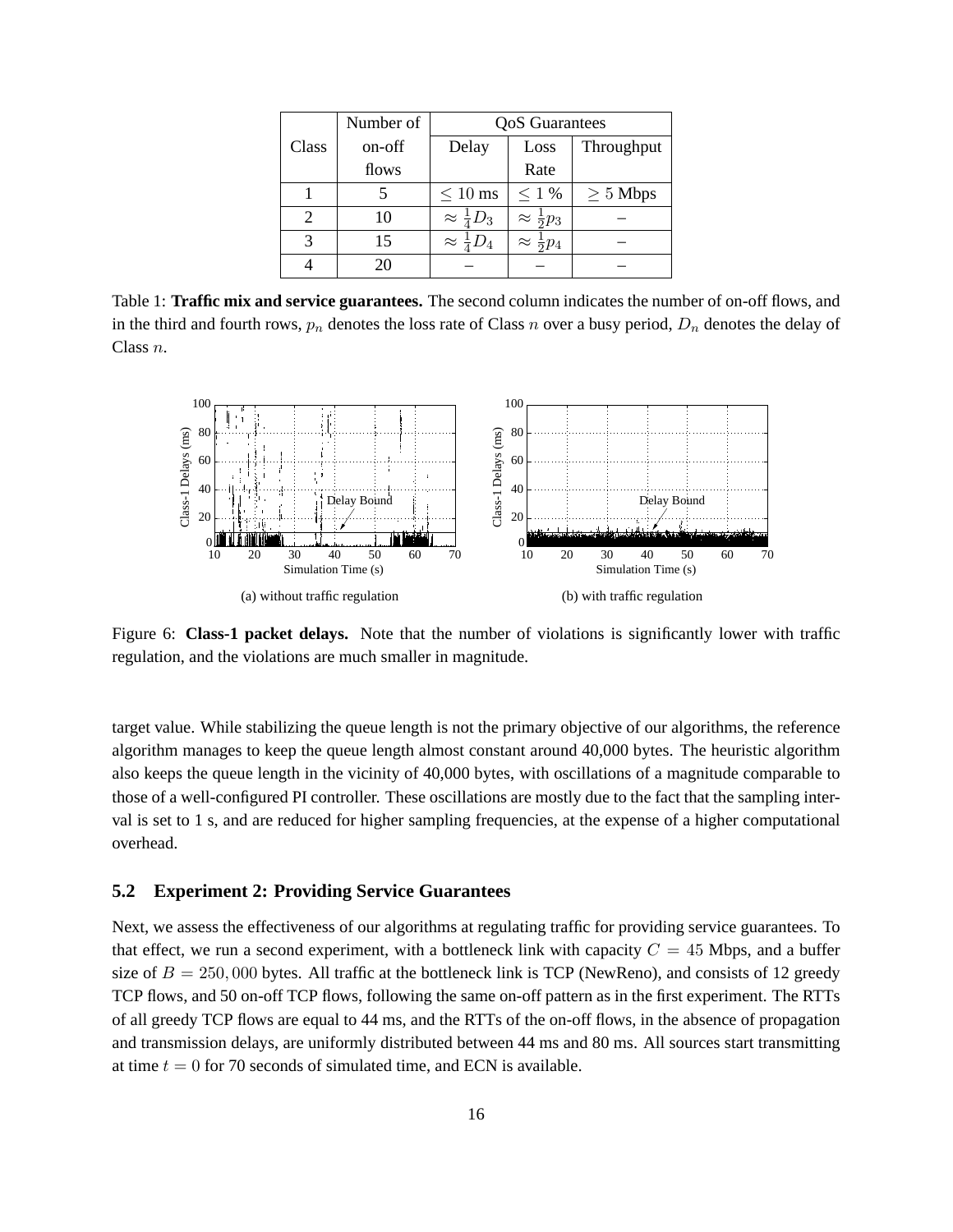

<span id="page-16-0"></span>Figure 7: **Loss rates.** The traffic regulation algorithm prevents any traffic from being dropped.

We consider four classes of traffic, with the service guarantees and traffic mix described in Table [1.](#page-15-0) In addition to the on-off flows, each class contains three greedy TCP flows. We compare the performance of two algorithms in this experiment. The first algorithm is the algorithm described in [\[6\]](#page-18-1), which can provide delay and loss guarantees to traffic classes, but does not regulate traffic. The second algorithm combines the algorithm of [\[6\]](#page-18-1) with the traffic regulation algorithm described in Section [4](#page-10-0) and the heuristic approximations described in Section [3,](#page-7-0) using a multistage filter of 3 stages of 8 buckets,  $\Delta = 0.1$  s,  $M = 200,000$  bits.

We plot the delays encountered by each Class-1 packet at the bottleneck link in Fig. [6.](#page-15-1) Fig. [6\(](#page-15-1)a) shows that, given the traffic mix considered, about 11 % of all Class-1 packets exceed the delay bound of 10 ms, with queueing delays going as high as 100 ms. This is due to the fact that, when a loss guarantee and a delay bound conflict due to the absence of admission control, the algorithm of [\[6\]](#page-18-1) gives precedence to the loss guarantee and relaxes the delay bound. Conversely, Fig. [6\(](#page-15-1)b) shows that when the traffic regulation algorithm we described in this paper is used, violations rarely happen  $(< 2 \%)$ , and the delay does not exceed 20 ms.

Next, in Fig. [7,](#page-16-0) we plot the loss rates averaged over the length of the current busy period. Fig. [7\(](#page-16-0)a) show that all loss guarantees are respected, notably the 1 % bound on Class-1 losses. However, as we have seen in Fig. [6\(](#page-15-1)a), the loss rate bound is respected at the expense of the delay bound. Fig. [7\(](#page-16-0)b) shows that, with the addition of the algorithm of Section [4,](#page-10-0) no packets are lost, and therefore, the objective of completely avoiding packet drops to meet service guarantees is met.

Finally, in Fig. [8](#page-17-1) we present the throughput obtained by each class at the bottleneck link. Fig. [8\(](#page-17-1)a) shows that in the absence of traffic regulation, severe oscillations of the throughput can be observed. Worse, the throughput bound on Class-1 is sometimes violated, due to the fact that there is not enough Class-1 traffic present in the router. Fig. [8\(](#page-17-1)b) shows that traffic regulation stabilizes these oscillations in throughput, and that the throughput guarantee on Class 1 is always respected. We also note that both algorithms manage to achieve an aggregate throughput equal to the capacity of the bottleneck link, meaning that the stabilization in the throughputs provided by the traffic regulation algorithm does not come at the expense of underutilization.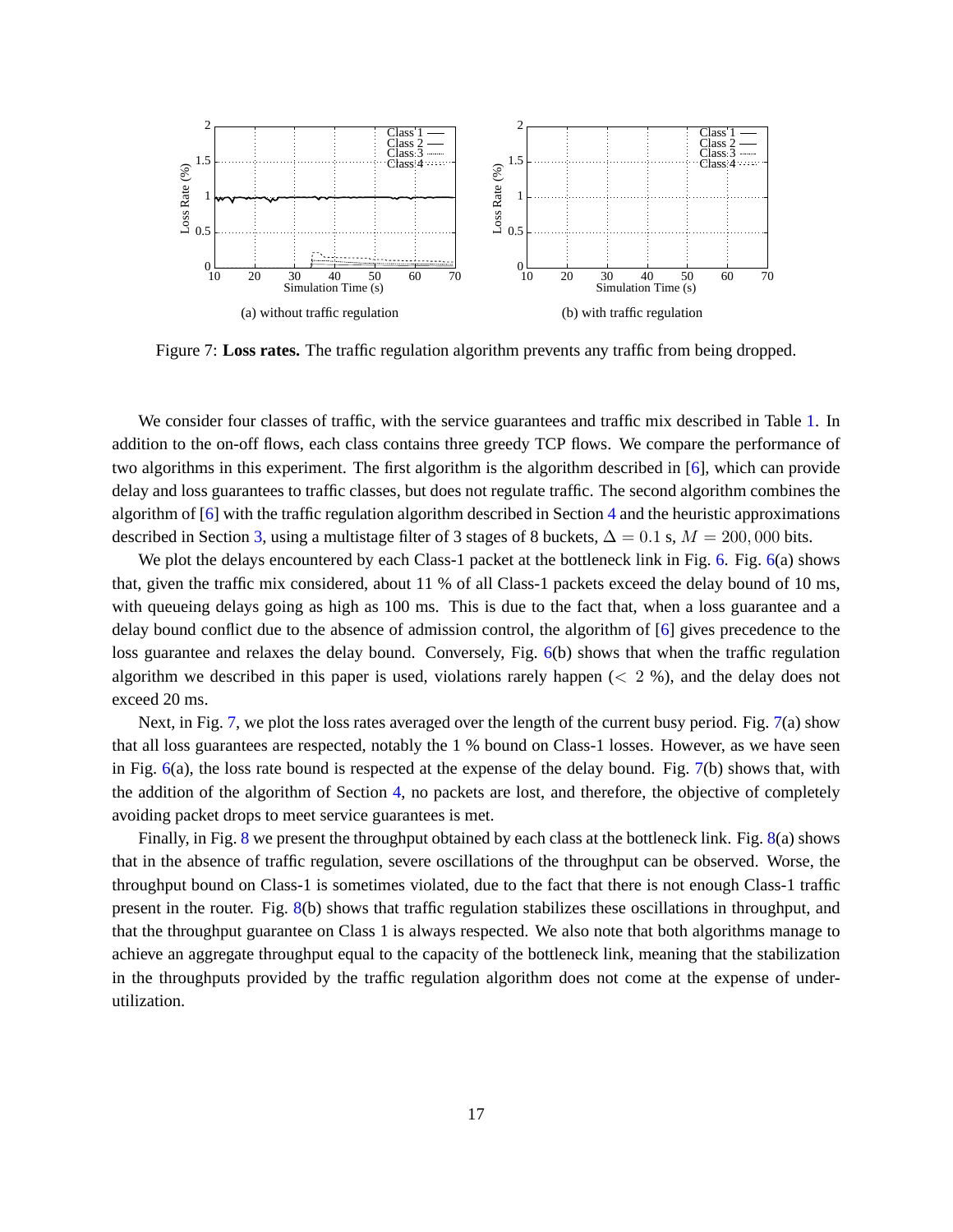

<span id="page-17-1"></span>Figure 8: **Per-class throughputs.** Without traffic regulation, we observe oscillations and sporadic violations of the Class-1 throughput guarantee. The traffic regulation algorithm stabilizes these oscillations and ensures the throughput guarantees are respected.

# <span id="page-17-0"></span>**6 Conclusions and Discussion**

We investigated whether marking algorithms for ECN can be used for regulating traffic in the context of class-based service architectures, while avoiding packet losses due to buffer overflows. To that effect, we first described two packet marking algorithms for IP routers, which attempt to eliminate packet losses in TCP flows. The proposed approach infers how traffic is sent by TCP sources, by tracking the window size and RTT of large flows, and accordingly makes the marking decisions. We then showed how the proposed algorithms can be used for traffic regulation in the context of QoS architectures, in lieu of traffic policing or admission control. Experimental results illustrated the potential of the approach.

We note that the techniques used in the algorithms can be further improved by more accurate and robust estimators of the RTT values, e.g., [\[25\]](#page-19-15), and of the congestion window sizes. Another area for improvement resides in the type of filter used in the heuristic algorithm. While the serial multistage filter [\[9\]](#page-18-13) we use in this paper appears to exhibit good performance, a follow-up work described in [\[10\]](#page-18-15), indicates that parallel multistage filters typically perform better than serial multistage filters, and are more amenable to mathematical analysis of their properties, such as probabilities of false negatives. Using a parallel multistage filter could therefore open the door for an analytical evaluation of our proposed algorithms, and help quantify the trade-offs in parameter selection. Furthermore, our current approach assumes TCP Reno or NewReno; extending it to other flavors of TCP such as SACK or Vegas is left for future research. Last, the heuristic algorithm proposed is probably efficient enough to be deployed at relatively low-speed links, such as the links at the edges of the network, where the speed is in the order of a few hundred megabits per second, but it is our belief that the proposed heuristic might still have a computational overhead too important to consider deployment in core routers operating at speeds in the order of tens of gigabits per second. Hence, further work is probably needed to propose heuristics that can also be deployed in the core of the network.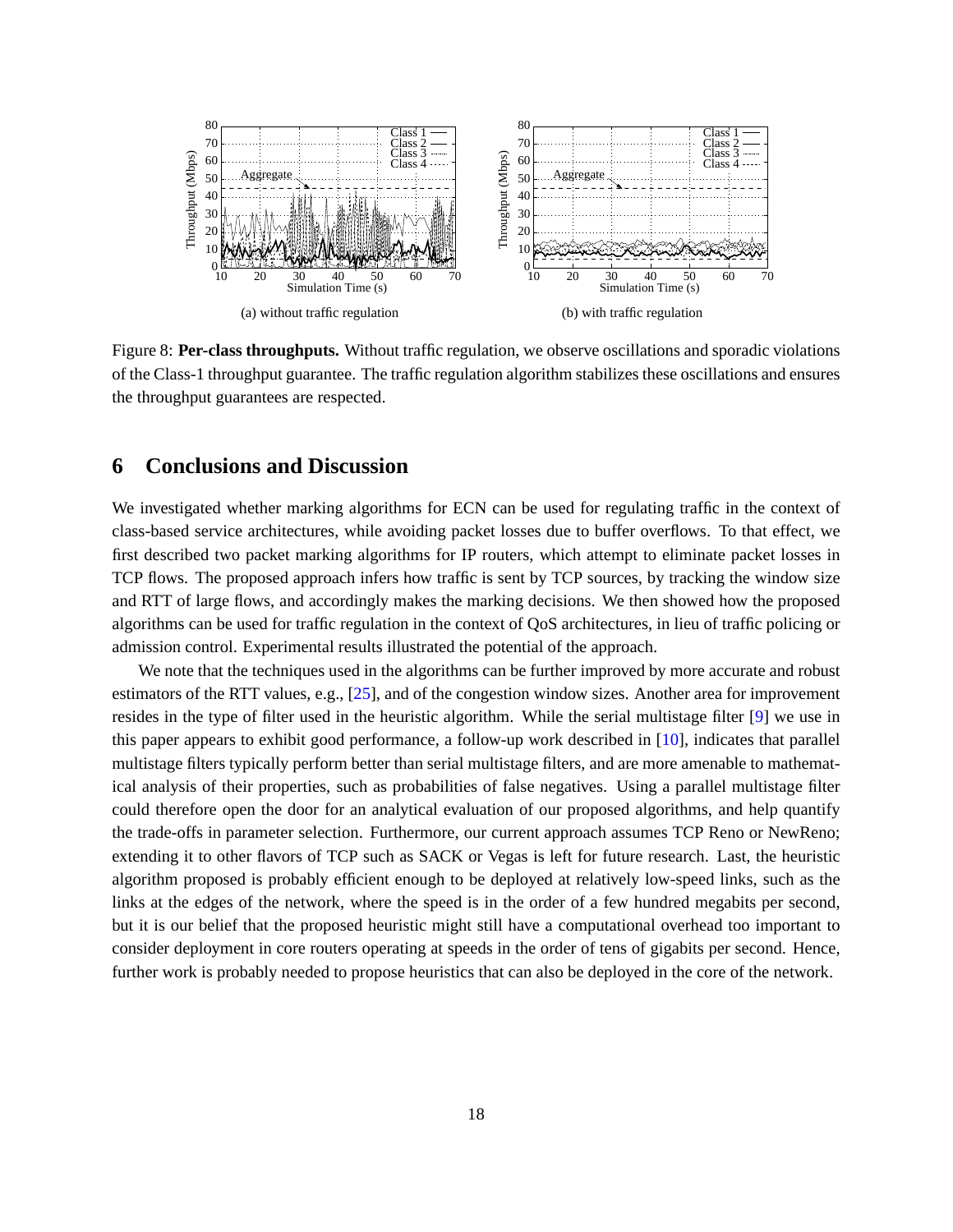# **Acknowledgments**

We wish to thank Cristian Estan for providing us with his implementation of the multistage filters used in the heuristic algorithm.

# **References**

- <span id="page-18-14"></span>[1] *ns-2* network simulator. <http://www.isi.edu/nsnam/ns/>.
- <span id="page-18-9"></span>[2] Packet sizes and sequencing, May 2001. [http://www.caida.org/outreach/resources/learn/](http://www.caida.org/outreach/resources/learn/packetsizes) [packetsizes](http://www.caida.org/outreach/resources/learn/packetsizes).
- <span id="page-18-4"></span>[3] M. Allman, V. Paxson, and W. Stevens. TCP congestion control. IETF RFC 2581, April 1999.
- <span id="page-18-5"></span>[4] S. Athuraliya, D. Lapsley, and S. Low. An enhanced random early marking algorithm for internet flow control. In *Proceedings of IEEE INFOCOM 2000*, pages 1425–1434, Tel-Aviv, Israel, April 2000.
- <span id="page-18-0"></span>[5] S. Blake, D. Black, M. Carlson, E. Davies, Z. Wang, and W. Weiss. An architecture for differentiated services. IETF RFC 2475, December 1998.
- <span id="page-18-1"></span>[6] N. Christin, J. Liebeherr, and T. F. Abdelzaher. A quantitative assured forwarding service. In *Proceedings of IEEE INFOCOM 2002*, volume 2, pages 864–873, New York, NY, June 2002.
- <span id="page-18-3"></span>[7] K. Claffy, G. Miller, and K. Thompson. The nature of the beast: recent traffic measurement from an Internet backbone. In *Proceedings of INET '98*, Geneva, Switzerland, July 1998.
- <span id="page-18-2"></span>[8] C. Dovrolis and P. Ramanathan. A Case for Relative Differentiated Services and the Proportional Differentiation Model. *IEEE Networks*, 13(5):26–34, September 1999. Special issue on Integrated and Differentiated Services on the Internet.
- <span id="page-18-13"></span>[9] C. Estan and G. Varghese. New directions in traffic measurement and accounting. In *Proceedings of the 2001 ACM SIGCOMM Internet Measurement Workshop*, pages 75–80, San Francisco, CA, November 2001.
- <span id="page-18-15"></span>[10] C. Estan and G. Varghese. New directions in traffic measurement and accounting. In *Proceedings of ACM SIGCOMM '02*, pages 323–336, Pittsburgh, PA, August 2002.
- <span id="page-18-12"></span>[11] K. Fall and S. Floyd. Simulation-based comparisons of Tahoe, Reno, and SACK TCP. *ACM Computer Communications Review*, 26(3):5–21, July 1996.
- <span id="page-18-10"></span>[12] W. Fang and L. Peterson. Inter-AS traffic patterns and their implications. In *Proceedings of IEEE GLOBECOM '99*, pages 1859–1868, Rio de Janeiro, Brazil, December 1999.
- <span id="page-18-11"></span>[13] A. Feldmann, A. Greenberg, C. Lund, N. Reingold, J. Rexford, and F. True. Deriving traffic demands for operational IP networks: methodology and experience. In *Proceedings of ACM SIGCOMM '00*, pages 257–270, Stockholm, Sweden, August 2000.
- <span id="page-18-6"></span>[14] W.-C. Feng, D. Kandlur, D. Saha, and K. Shin. Blue: A new class of active queue management algorithms. Technical Report CSE-TR-387-99, University of Michigan, April 1999.
- <span id="page-18-7"></span>[15] W.-C. Feng, D. Kandlur, D. Saha, and K. Shin. Stochastic fair blue: a queue management algorithm for enforcing fairness. In *Proceedings of IEEE INFOCOM 2001*, volume 3, pages 1520–1529, Anchorage, AK, April 2001.
- <span id="page-18-8"></span>[16] W.-C. Feng, D. Saha, D. Kandlur, and K. Shin. A self-configuring RED gateway. In *Proceedings of IEEE INFOCOM '99*, volume 3, pages 1320–1328, New York, NY, March 1999.